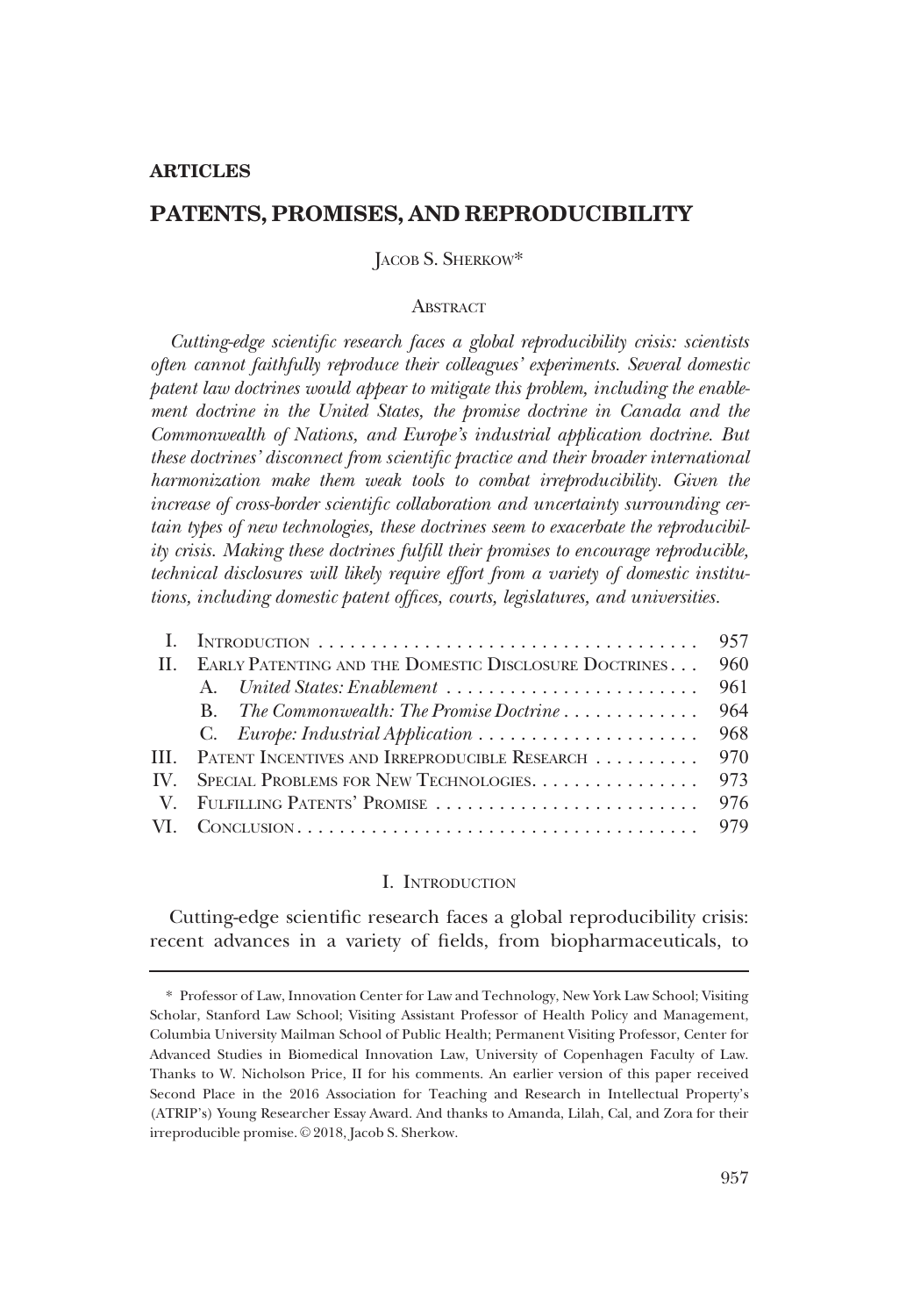quantum computing, to aerospace engineering, cannot be faithfully reproduced by outside researchers.<sup>1</sup> A recent survey of over  $1,500$ researchers by *Nature*—arguably the world's premier scientific journal found that "[m]ore than 70% of [them] have tried and failed to reproduce another scientist's experiments."2 Scientific institutions around the world have accordingly reacted with alarm.<sup>3</sup>

Investigations into this crisis's causes have examined almost every facet of both experimental design and the research enterprise.<sup>4</sup> But the law's contribution to irreproducibility—namely, patent law—has been overlooked. In several ways, patent law, both international and domestic, encourages researchers to disclose their inventions as quickly as possible, even on tenuous data and even for bleeding-edge technologies with little guarantee of success.<sup>5</sup> As a consequence, these patent incentives encourage only minimal disclosure of nascent and complex research precisely where more disclosure, on more robust data, would be desired.

Several patent doctrines throughout the world would initially appear to combat such naïve disclosures. In the United States, the doctrine of enablement requires patentees to sufficiently describe their inventions such that "persons having ordinary skill in the art" can make and use them.6 In theory, patents that describe irreproducible experiments fail to describe to anyone how to make and use their underlying inventions.7 In Canada and other parts of the Commonwealth of Nations, the promise doctrine "holds that if a patentee's patent application

4. See, e.g., John P.A. Ioannidis, Why Most Published Research Findings Are False, 2 PLOS MED. 696, 697-98 (2005) (listing the variety of causes of reproducibility).

5. See Christopher A. Cotropia, The Folly of Early Filing in Patent Law, 61 HASTINGS L.J. 65, 93-96 (2009) (describing the negatives of early patent filing); Jacob S. Sherkow, Patent Law's Reproducibility Paradox, 66 DUKE L.J. 845 (2017) (describing this process in pharmaceutical patents) [hereinafter Sherkow, Reproducibility Paradox].

<sup>1.</sup> See Regina Nuzzo, Fooling Ourselves, 526 NATURE 182, 183 (2015) (assessing newfound recognition of a reproducibility crisis).

<sup>2.</sup> Monya Baker, 1,500 Scientists Lift the Lid on Reproducibility, 533 NATURE 452, 452 (2016).

<sup>3.</sup> *See, e.g.*, Francis S. Collins & Lawrence A. Tabak, *NIH Plans to Enhance Reproducibility,* 505 NATURE 612, 612 (2014); Replicability and Reproducibility Debate, THE BRITISH PSYCHOLOGICAL SOCIETY, [http://](http://www.bps.org.uk/what-we-do/bps/governance/boards-and-committees/research-board/research-board-resources/replicability-and-reproducibility-debate/replicability-and-reproducibility-debate) [www.bps.org.uk/what-we-do/bps/governance/boards-and-committees/research-board/research](http://www.bps.org.uk/what-we-do/bps/governance/boards-and-committees/research-board/research-board-resources/replicability-and-reproducibility-debate/replicability-and-reproducibility-debate)[board-resources/replicability-and-reproducibility-debate/replicability-and-reproducibility-debate](http://www.bps.org.uk/what-we-do/bps/governance/boards-and-committees/research-board/research-board-resources/replicability-and-reproducibility-debate/replicability-and-reproducibility-debate)  (last visited Nov. 30, 2016) (hosting a conference at the Royal Society dedicated to measuring reproducibility in psychology); THE INTERACADEMY PARTNERSHIP, A CALL FOR ACTION TO IMPROVE THE REPRODUCIBILITY OF BIOMEDICAL RESEARCH (Sept. 2016), [http://tinyurl.com/IAP-](http://tinyurl.com/IAP-Reproducibility-Statement)[Reproducibility-Statement](http://tinyurl.com/IAP-Reproducibility-Statement) (last visited May 11, 2018) (convening an international group of science academies to improve the reproducibility crisis in biomedical research).

<sup>6. 35</sup> U.S.C. § 112(a) (2012).

<sup>7.</sup> Sherkow, Reproducibility Paradox, supra note 5, at 847.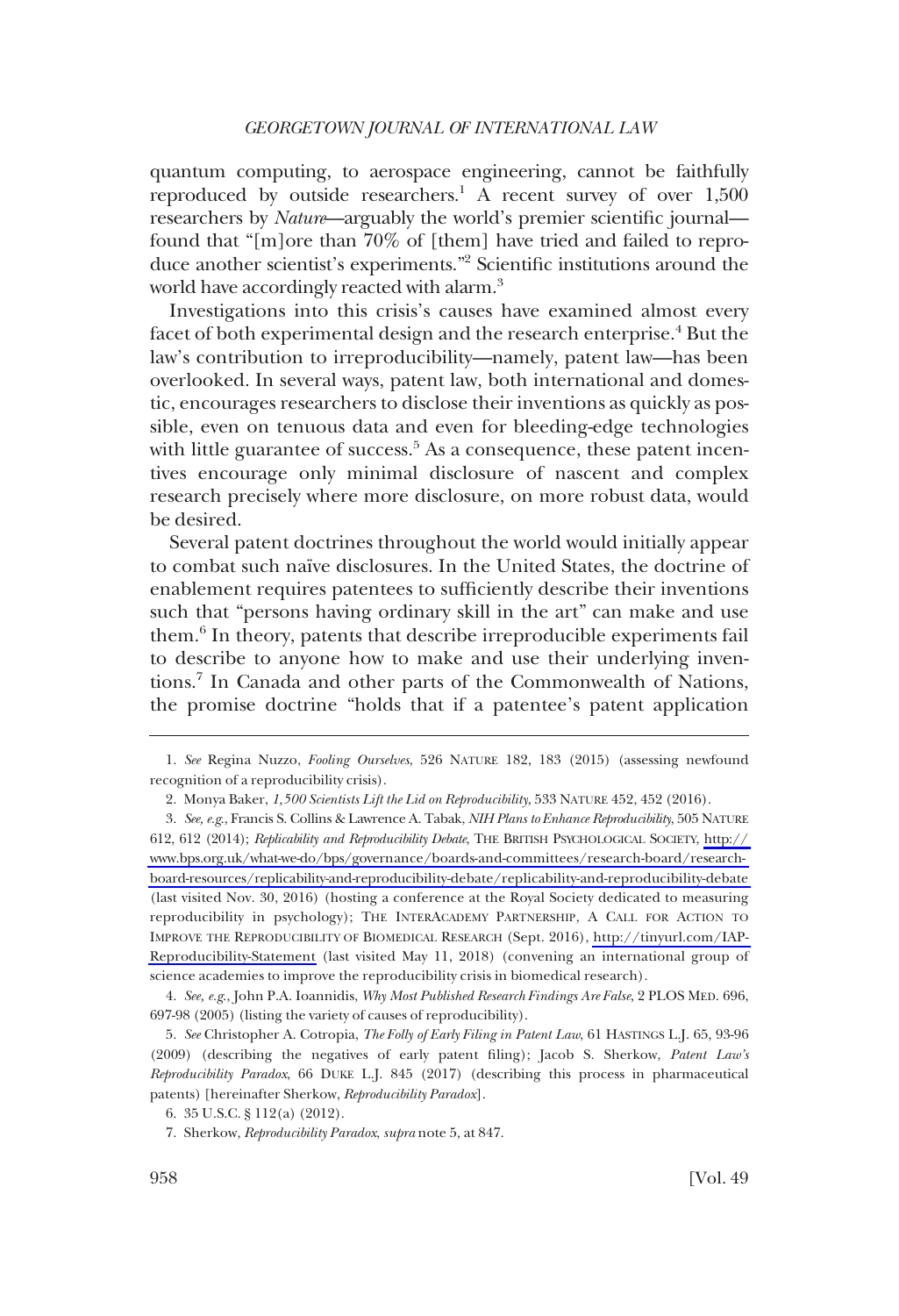promises a specific utility, only if that promise is fulfilled, can the invention have the requisite utility."8 And in continental Europe, the industrial application requirement assesses whether patent disclosures allow the invention to be adequately "made or used in any kind of industry."9

Despite the potential for these three parallel doctrines, their specific application, alongside international agreements with broad harmonization principles, fail to adequately police irreproducible patent disclosures.<sup>10</sup> Much like international scientific standards, the weakness of these patent law doctrines has hardened across jurisdictions.<sup>11</sup> Domestic institutions now have little power to invalidate or cancel patents grounded in specious science. Indeed, a recent decision by the Supreme Court of Canada—AstraZeneca Canada Inc. v. Apotex Inc. has all but nullified Canada's promise doctrine, in part to keep Canadian patent law harmonized with its treaty-mates.'<sup>12</sup>

International patent law's lack of an appropriate retraction mechanism—as there is in peer-reviewed scientific publishing ultimately contributes to a cycle of irreproducible data: researchers are encouraged to file for patents earlier and earlier, on increasingly unviable data, in an effort to thwart the commercial viability of their competitors' advances.13 Like experimenter bias or poor scientific controls, international patent law seems to play a role in fomenting irreproducible research.

This Article in Part II first explains the problems of early patenting and patent disclosure doctrines in the United States, Canada and the Commonwealth, and Europe. Part III then shows how these requirements contribute to a cycle of irreproducible research. Part IV further explores how these difficulties particularly affect certain new technologies. Lastly, Part V briefly suggests ways to ensure international patent law's disclosure doctrines can fulfill their own promises.

<sup>8.</sup> AstraZeneca Canada Inc. v. Apotex Inc., [2017] 1 S.C.R. 943, para. 28 (Can.).

<sup>9.</sup> Convention on the Grant of European Patents, art. 57, Nov. 29, 2000 [hereinafter European Patent Convention].

<sup>10.</sup> Id.

<sup>11.</sup> See Terttu Luukkonen, Olle Persson, & Gunnar Sivertsen, Understanding Patterns of International Scientific Collaboration, 17 SCI. TECH. & HUM. VALUES 101, 101 (1992) (noting that the pedigree of international scientific collaboration dates back to the nineteenth century); Daniel J. Hemel & Lisa Larrimore Ouellette, Knowledge Goods and Nation-States, 101 MINN. L. REV. 167, 168-70 (2016) (noting that IP treaties are designed to solve the free-riding problem).

<sup>12.</sup> AstraZeneca, [2017] 1 S.C.R. 943, para. 22.

<sup>13.</sup> See Cotropia, supra note 5, at 93-96; Sherkow, Reproducibility Paradox, supra note 5, at 847-48.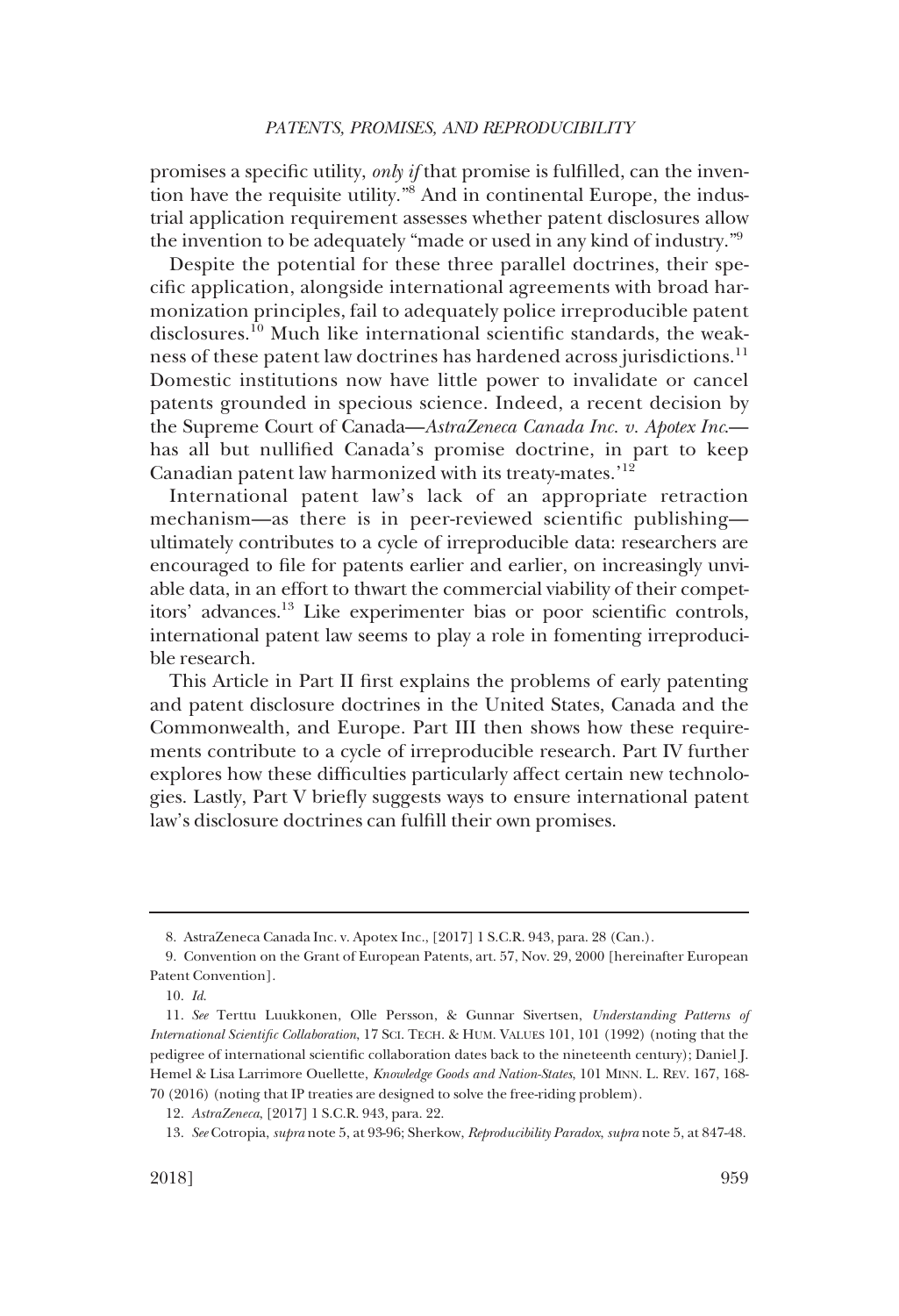### II. EARLY PATENTING AND THE DOMESTIC DISCLOSURE DOCTRINES

<span id="page-3-0"></span>Ideally, patents are a societal tradeoff: inventors are granted timelimited, exclusive rights to their inventions in return for full disclosures of them to the public, so long as they are both new and significant.<sup>14</sup> For simple technologies, enforcing this quid pro quo poses few problems: all domestic patent offices with examination regimes have some authority to reject patents on inventions that are not new, trivial, or fail their disclosure obligations.<sup>15</sup> But these requirements are not typically aligned with the scientific processes of experimental validation, peer review, or robust statistical checks.16 As a result, the intersection between domestic patent law and scientific norms is frequently troubled.17

Several domestic disclosure doctrines from much of Europe, America, and the Commonwealth would appear to combat these difficulties. At their core, they each require inventors to describe their inventions in sufficient detail to allow the public to practice the patented technology without substantial experimentation.<sup>18</sup> To that end, many in the scientific community harbor the misconception that inventors must perfect their inventions before patenting or provide robust enough data to demonstrate that their inventions are

<sup>14.</sup> See Jeanne C. Fromer, Patent Disclosure, 94 IOWA L. REV. 539, 548 (2009) ("[Patent disclosure] permits society at large to apply the information by freely making or using the patented invention after the expiration of the patent"); Timothy R. Holbrook, Possession in Patent Law, 59 SMU L. REV. 123, 131 (2006) ("[T]he public benefits from the disclosure of the invention because the public storehouse of knowledge is thus enhanced, allowing others to rely upon the teachings of the patent to generate even further, follow-on innovation"); Sean B. Seymore, The Teaching Function of Patents, 85 NOTRE DAME L. REV. 621, 624 (2010) ("[T]he technical information disclosed in the patent document has potential immediate value to the public, which can use the information for any purpose that does not infringe upon the claims").

<sup>15.</sup> See WORLD INTELLECTUAL PROPERTY ORGANIZATION, CERTAIN ASPECTS OF NATIONAL/ REGIONAL PATENT LAWS (Aug. 2018), [http://www.wipo.int/export/sites/www/scp/en/national\\_](http://www.wipo.int/export/sites/www/scp/en/national_laws/grace_period.pdf) laws/grace period.pdf (comparing in table format the national disclosure requirements in member countries).

<sup>16.</sup> See Arti Kaur Rai, Regulating Scientific Research: Intellectual Property Rights and the Norms of Science, 94 NW. U. L. REV. 77, 88-94 (1999) (describing some of these scientific norms).

<sup>17.</sup> Rebecca S. Eisenberg, Proprietary Rights and the Norms of Science in Biotechnology Research, 97 YALE L.J. 177, 216 (1987) (describing the disconnect of these norms between science and law).

<sup>18.</sup> See Jessica C. Lai, Myriad Genetics and the BRCA Patents in Europe: The Implications of the U.S. Supreme Court Decision, 5 U.C. IRVINE L. REV. 1041, 1048 (2015) (assessing Europe's "industrial application" requirement); Jerome H. Reichman, Compliance of Canada's Utility Doctrine with International Minimum Standards of Patent Protection, 108 AM. SOC'Y INT'L L. PROC. 313 (2014) (discussing Canada's utility requirement); Sherkow, Reproducibility Paradox, supra note 5, at 865-68 (discussing deficiencies in U.S. enablement law).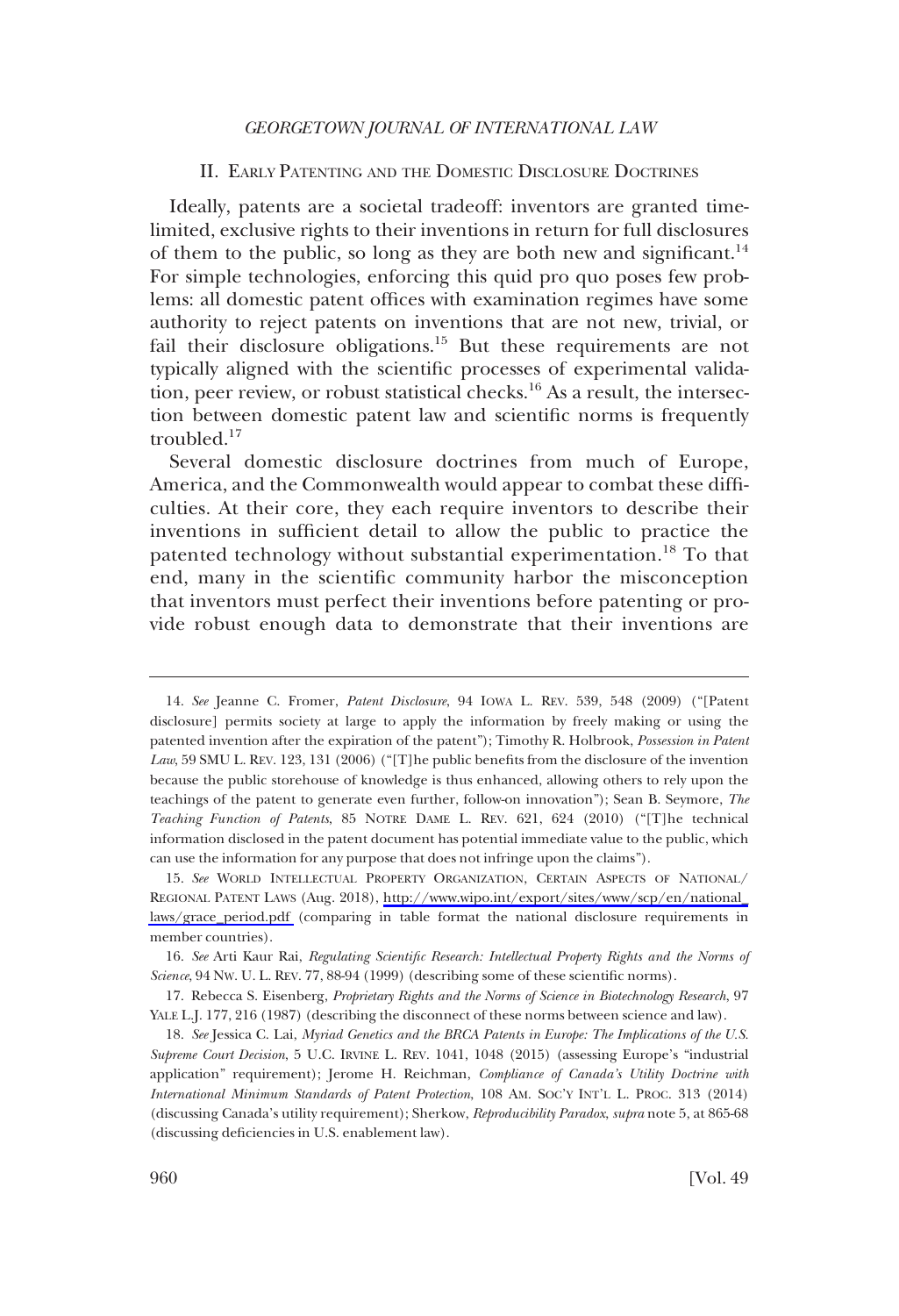<span id="page-4-0"></span>thoroughly viable.19 But disclosure doctrines from around the world typically require only that an inventor have "a definite and permanent idea of the complete and operative invention."<sup>20</sup> Working prototypes or robust, statistically powerful data are rarely required.<sup>21</sup>

As a result, these domestic patent law disclosure doctrines often fail to police reproducibility in two respects. One, they encourage inventors to file for patent applications earlier and earlier—before working examples can be developed, before data and conclusions are subject to peer review, and before any broader implications of a new technology can be assessed. And two, the disclosure that is encouraged by these doctrines frequently operates at a level below scientific rigor—just enough to be considered legally sufficient but not enough to merit scientific reproducibility. Brief discussions of these doctrines, and examples of their application, follow.

# A. United States: Enablement

In the United States, patent law contains an enablement doctrine, a requirement that patents contain a written description sufficient to "enable" others to "make and use" the claimed invention without "undue experimentation."<sup>22</sup> Although an invention need not be complete in every detail at the time of its patent application, "a patent is not a hunting license. It is not a reward for the search, but compensation for its successful conclusion."23 This statutory requirement arises from over a century of common law interpretation delineating the precise boundaries of sufficiency and the quantity of experimentation that, if needed to create the invention, would be impermissibly undue.<sup>24</sup>

One of the interpretive difficulties with the United States' enablement requirement, however, is determining how to assess evidence of enablement—or lack thereof—arising after the filing of a patent

<sup>19.</sup> Jacob S. Sherkow, Protecting Products Versus Platforms, 34 NATURE BIOTECHNOLOGY 462, 462 (2016) (noting these misconceptions).

<sup>20.</sup> Burroughs Wellcome Co. v. Barr Laboratories, Inc., 40 F.3d 1223, 1228 (Fed. Cir. 1994) (emphasis added) (quoting Hybritech Inc. v. Monoclonal Antibodies, Inc., 802 F.2d 1367, 1376 (Fed. Cir. 1986)).

<sup>21.</sup> Ted Sichelman, Commercializing Patents, 62 STAN. L. REV. 341, 349-51 (2010) (noting the absence of such a requirement in modern patent law—and the difficulties that arise from it).

<sup>22. 35</sup> U.S.C. § 112(a); In re Wands, 858 F.2d 731, 737 (Fed. Cir. 1988).

<sup>23.</sup> Brenner v. Manson, 383 U.S. 519, 536 (1966).

<sup>24.</sup> ROBERT PATRICK MERGES & JOHN FITZGERALD DUFFY, PATENT LAW AND POLICY: CASES AND MATERIALS 275-76 (6th ed., 2013).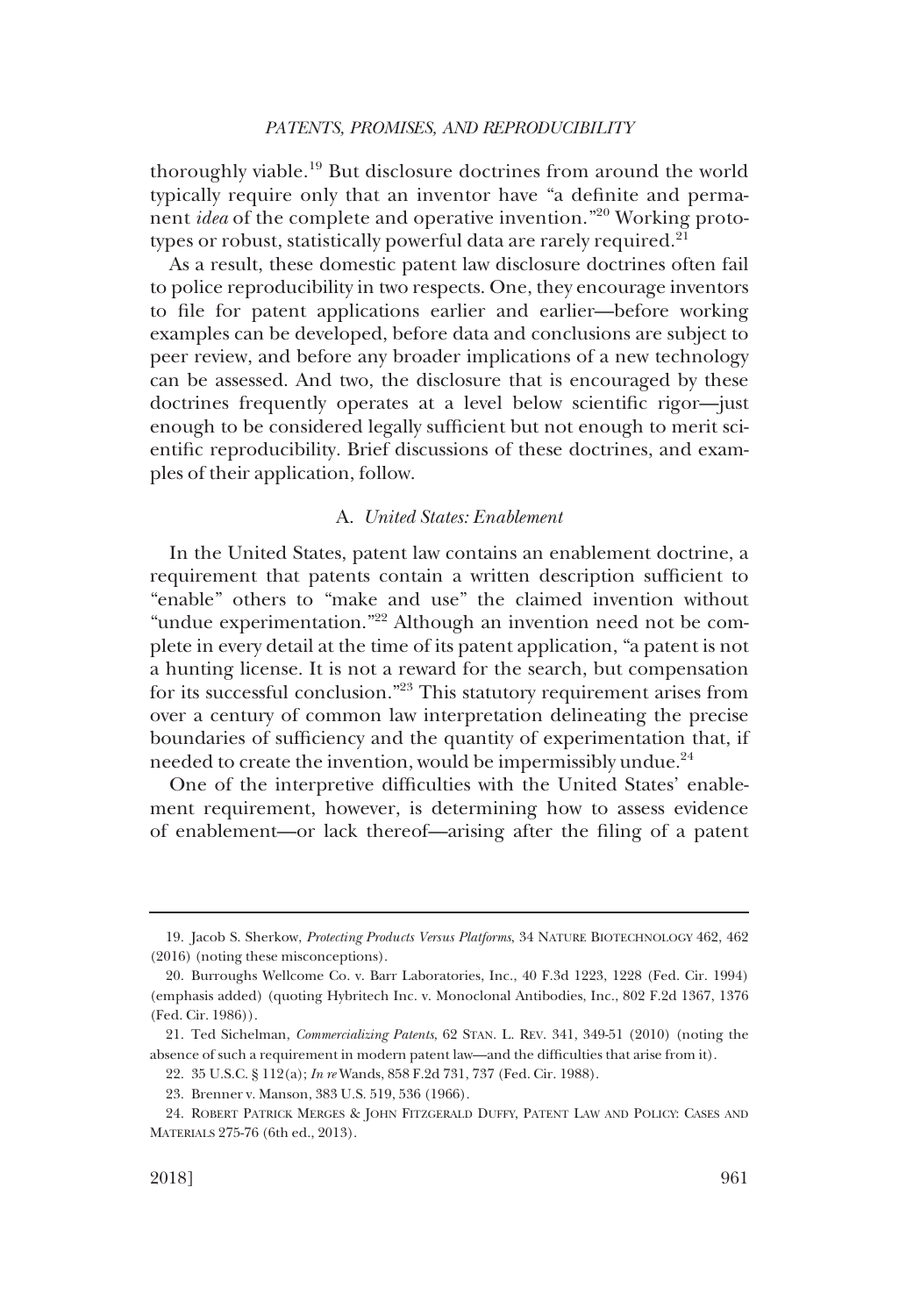application.<sup>25</sup> Because the statute governing enablement requires its assessment against the text of the specification, U.S. courts have typically been reluctant to import evidence into an enablement inquiry that was created after an application has been filed.<sup>26</sup> Nonetheless, at least some courts, including the U.S. Court of Appeals for the Federal Circuit, the exclusive appellate court for issues concerning rejected patent applications and infringement disputes, have come to understand "after arising" evidence as sometimes demonstrating whether the patent could have been successfully "made or used" at the time the application was filed.<sup>27</sup>

This difficulty poses significant problems in the pharmaceutical field. As is the case internationally, U.S.-based drug developers frequently patent their inventions well before they have conducted any clinical trials concerning their drugs' use in human patients.<sup>28</sup> The resulting patent claims covering such therapies nonetheless frequently contain preambles stating that the drug in question is, in fact, a "method of treatment" of a particular illness.29 In some cases, this assertion—after clinical trials and validation studies—turns out to be empirically false. $30$ Wyeth Pharmaceutical's patent covering hormone replacement therapy for the treatment of a menopause-associated cardiopathy was later

<sup>25.</sup> See Kevin Emerson Collins, Enabling After-Arising Technology, 34 J. CORP. L. 1083, 1098-1105 (2009) (discussing the difficulties concerning unforeseeable "after-arising" technology).

<sup>26.</sup> *See, e.g.*, Eli Lilly & Co. v. Actavis Elizabeth LLC, 435 F. App'x 917, 923-24 (Fed. Cir. 2011) (rejecting evidence concerning the tenuous nature of the patent's claims prior to robust clinical trials). Interestingly, Eli Lilly & Co.'s drug in this case, Strattera (atomoxetine), was one of the same underlying pharmaceutics giving rise to the company's investor arbitration dispute against the Canadian government. See Eli Lilly & Co. v. Government of Canada, UNCITRAL, ICSID Case No. UNCT/14/2, Notice of Arbitration (Sept. 12, 2013), [http://icsidfiles.worldbank.org/icsid/](http://icsidfiles.worldbank.org/icsid/ICSIDBLOBS/OnlineAwards/C3544/DC4612_En.pdf) [ICSIDBLOBS/OnlineAwards/C3544/DC4612\\_En.pdf](http://icsidfiles.worldbank.org/icsid/ICSIDBLOBS/OnlineAwards/C3544/DC4612_En.pdf) (noting the upshot of this result).

<sup>27.</sup> In re '318 Patent Infringement Litig., 583 F.3d 1317, 1321 (Fed. Cir. 2009) (allowing afterarising evidence for the purpose of demonstrating the unfinished nature of the patent).

<sup>28.</sup> Hilton Davis Chem. Co. v. Warner-Jenkinson Co., 62 F.3d 1512, 1536 (Fed. Cir. 1995) (en banc) (per curiam) (Newman, J., concurring), rev'd on other grounds, 520 U.S. 17 (1997) ("[T]he patent law places strong pressure on filing the patent application early in the development of the technology, often before the commercial embodiment is developed or all of the boundaries fully explored"); Rebecca S. Eisenberg, The Role of the FDA in Innovation Policy, 13 MICH. TELECOMM. & TECH. L. REV. 345, 348 (2007) ("Basic 'composition of matter' patents on drugs are typically issued in the early stages of product development, before the effects of these molecules have been tested in clinical trials").

<sup>29.</sup> See In re '318 Patent, 583 F.3d at 1323.

<sup>30.</sup> See Sherkow, Reproducibility Paradox, supra note 5, at 876-79 (discussing the following examples).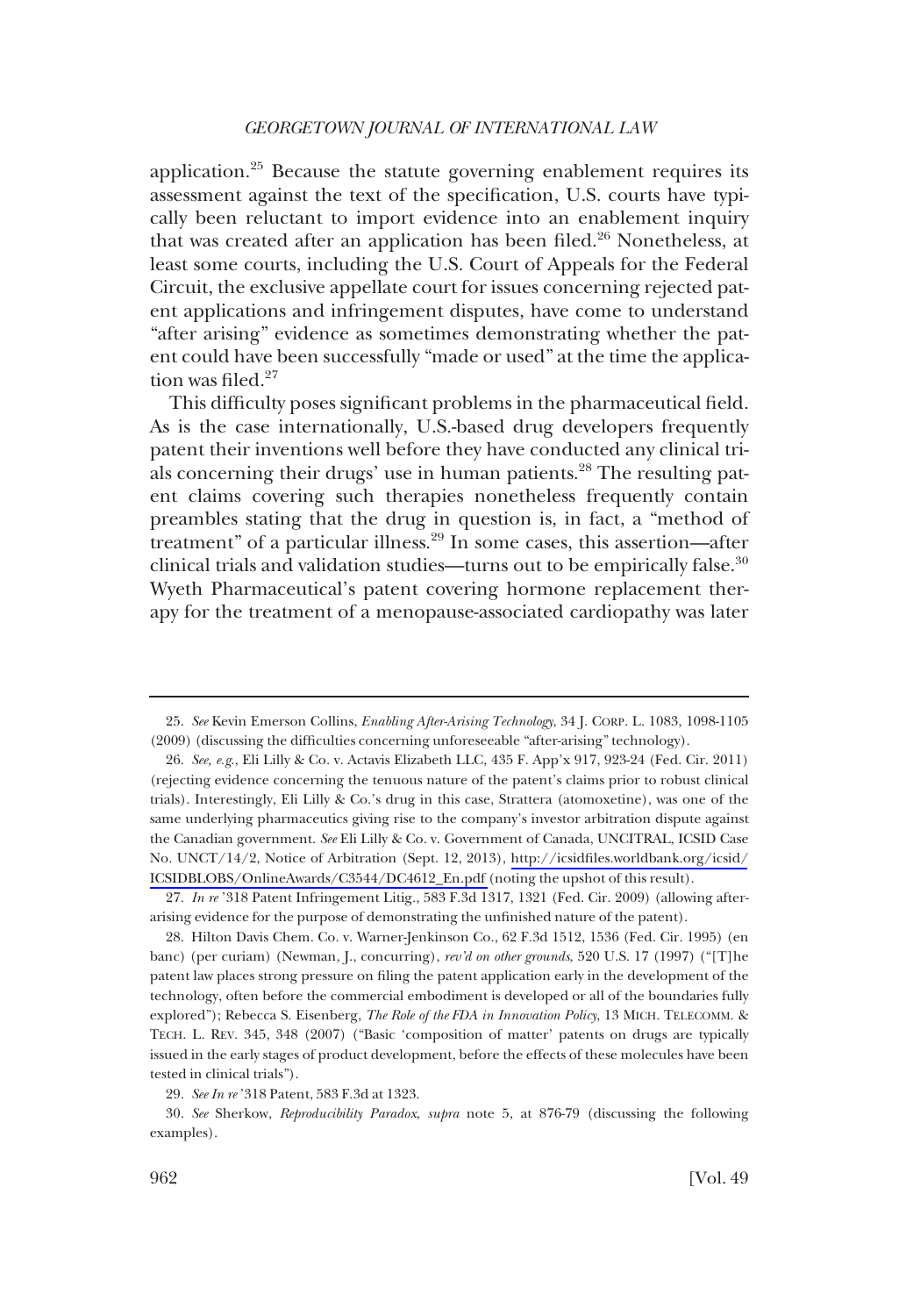found to *increase* the risk of heart attacks in patients.<sup>31</sup> Eli Lilly & Co.'s patent covering Xigris (drotrecogin alfa) for the treatment of sepsis was, after ten years on the market in the United States, found to simply not work.32 And Sanofi's patent covering Plavix (clopidogrel) failed to account for a small but significant population of patients whose genetics prevented the drug from taking its full effect. $33$  In all of these cases, after-arising evidence demonstrated that, even at the time of the drug's patent application, treating physicians could not "make or use" the claimed invention as described.34 And yet, these companies' potentially lucrative patents covering broad aspects of the underlying active ingredients and methods of using them were never invalidated for lacking enablement.<sup>35</sup>

Some of this problem is a function of how enablement is assessed during examination in the United States. The U.S. Patent and Trademark Office (USPTO) does not demand robust, reproducible clinical trials before securing drug patents. Rather, it requires only enough data to demonstrate a "reasonable expectation," not scientific certainty, of an invention's success.<sup>36</sup> But enablement's difficulties as a doctrine requiring the disclosure of reproducible data run deeper than that. U.S. courts' confusion over the timing of evidence to be assessed in the doctrine, $37$  problems regarding the intersection between U.S. regulatory and patent law,<sup>38</sup> and lax utility standards in the United

<sup>31.</sup> Writing Group for the Women's Health Initiative Investigators, Risks and Benefits of Estrogen Plus Progestin in Healthy Postmenopausal Women: Principal Results From the Women's Health Initiative Randomized Controlled Trial, 288 JAMA 321, 321 (2002).

<sup>32.</sup> Press Release, Eli Lilly & Co., Lilly Announces Withdrawal of Xigris Following Recent Clinical Trial Results (Oct. 25, 2011), [https://investor.lilly.com/releasedetail.cfm?releaseid=](https://investor.lilly.com/releasedetail.cfm?releaseid=617602) [617602.](https://investor.lilly.com/releasedetail.cfm?releaseid=617602)

<sup>33.</sup> Michael V. Holmes, et al., CYP2C19 Genotype, Clopidogrel Metabolism, Platelet Function, and Cardiovascular Events: A Systematic Review and Meta-Analysis, 306 JAMA 2704, 2704 (2011).

<sup>34.</sup> See Sherkow, Reproducibility Paradox, supra note 5, at 894-95 (drawing this conclusion).

<sup>35.</sup> See id. at 876-85.

<sup>36.</sup> UNITED STATES PATENT AND TRADEMARK OFFICE, MANUAL OF PATENT EXAMINING PROCEDURE § 2164.08 (9th ed. 2018) [hereinafter MPEP].

<sup>37.</sup> Collins, supra note 25, at 1098-1105; Robin Feldman, Rethinking Rights in Biospace, 79 S. CAL. L. REV. 1, 16 (2005) ("On the question of whether the definition of an invention reaches beyond the state of the art at the time of the invention, the contradictions are most striking in the doctrines related to how far a patent holder can reach toward later inventions."); Mark A. Lemley, The Changing Meaning of Patent Claim Terms, 104 MICH. L. REV. 101, 106-07 (2005).

<sup>38.</sup> Dmitry Karshtedt, Limits on Hard-to-Reproduce Inventions: Process Elements and Biotechnology's Compliance with the Enablement Requirement,3HAST. SCI.&TECH. L.J. 109, 137 (2011) ("Of course, standards of compliance with FDA regulations are not coextensive with the patent law's enablement requirement"); W. Nicholson Price, II, Expired Patents, Trade Secrets, and Stymied Competition, 92 NOTRE DAME L. REV. 1611, 1633-34 (2017) (noting the contest between patent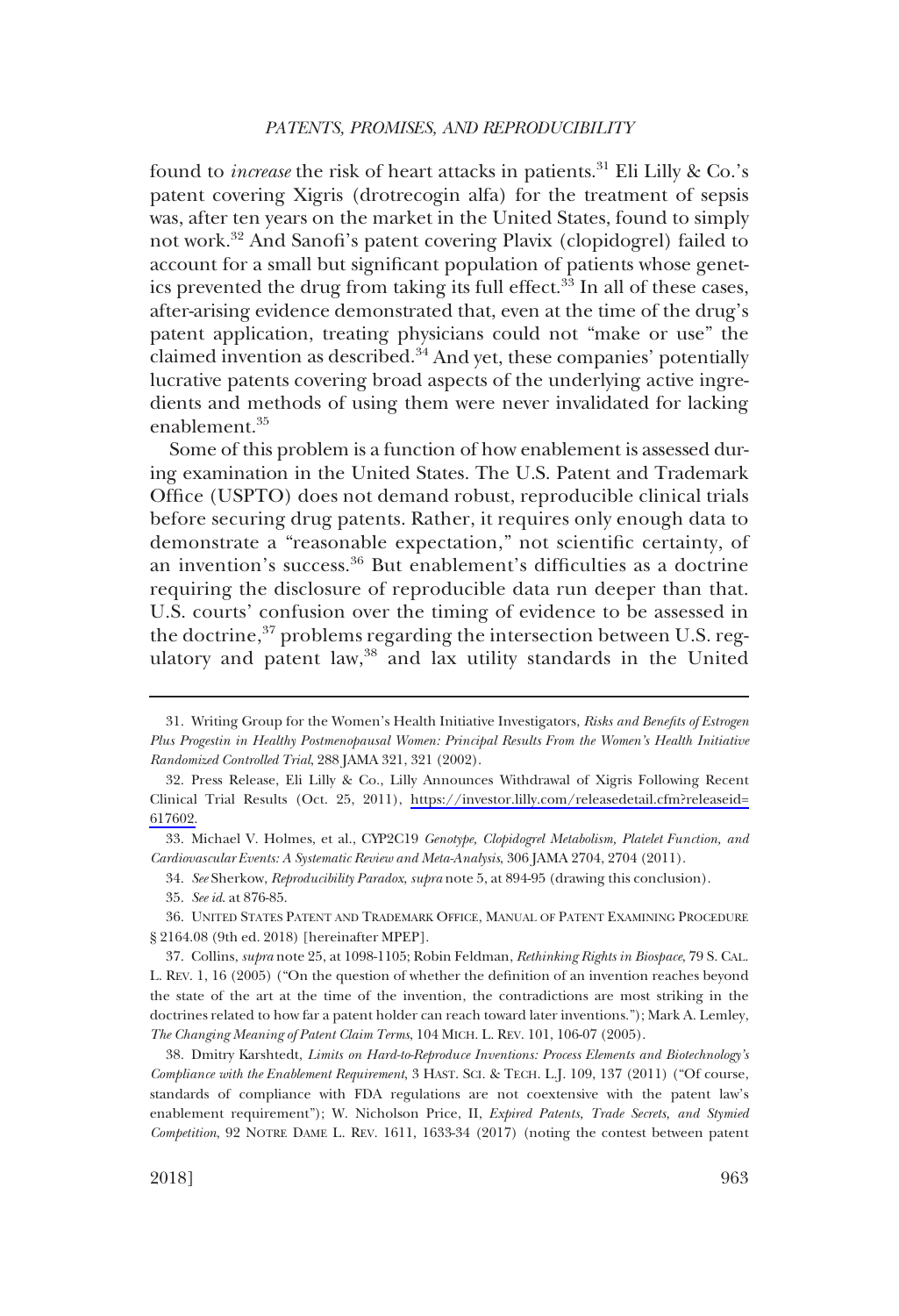<span id="page-7-0"></span>States<sup>39</sup> all contribute to enablement's relative weakness as a disclosure doctrine. Despite its purpose, the evidence used to support the doctrine does not assess whether others can, in fact, "make or use" a claimed invention, but whether they merely have a "reasonable expectation" of doing so. $^{40}$ 

# B. The Commonwealth: The Promise Doctrine

In Canada, and several other countries within the Commonwealth of Nations, patent law contains a promise doctrine: a requirement to uphold promises of an invention's use in a patent specification. $41$ Unlike enablement in the United States—a doctrine focused more on the description of an invention than the claimed invention itself—the Commonwealth promise doctrine is a function of utility, an assessment of whether an invention is, in fact, useful.<sup>42</sup> In the doctrine's common law conception, for patents that contain "an explicit 'promise,' utility will be measured against that promise."<sup>43</sup> In addition, the "promise" of a patent arises from its construction: courts are to assess a patent's promises "within the context of a patent as a whole, through the eyes of a [person having ordinary skill in the art], in relation to the science and information available at the time of filing."44

The differences between the promise doctrine and enablement stem from the Commonwealth's comparatively stringent approach to utility.45 In the United States, utility is, by far, the easiest substantive requirement for an inventor to overcome, and articles run riot with ludicrous examples of granted patents with only a comical sense of

law's disclosure requirements and those pertaining to a combination of regulatory approval and trade secrecy).

<sup>39.</sup> MERGES & DUFFY, supra note 24, at 255 (discussing the weakness of the utility requirement).

<sup>40.</sup> Cf. MPEP, supra note 36, § 2164.08; see also Jacob S. Sherkow, Inventive Steps: The CRISPR Patent Dispute and Scientific Progress, 18 EMBO REP. 1047, 1049-50 (2017) (comparing the U.S. and European "reasonable expectation" standard in the context of the CRISPR patent dispute) [hereinafter Sherkow, *Inventive Steps*].

<sup>41.</sup> E. Richard Gold & Michael Shortt, The Promise of the Patent in Canada and Around the World, 30 CANADIAN INTELL. PROP. REV. 35, 37-38 (2014).

<sup>42.</sup> AstraZeneca, [2017] 1 S.C.R. 943, para. 28. ("The Promise Doctrine, as developed by the Federal Courts' jurisprudence, holds that if a patentee's patent application promises a specific utility, only if that promise is fulfilled, can the invention have the requisite utility—'the promise of the patent is the yardstick against which utility is measured'").

<sup>43.</sup> Id. at para. 29.

<sup>44.</sup> Id. at para. 30.

<sup>45.</sup> Reichman, supra note 18.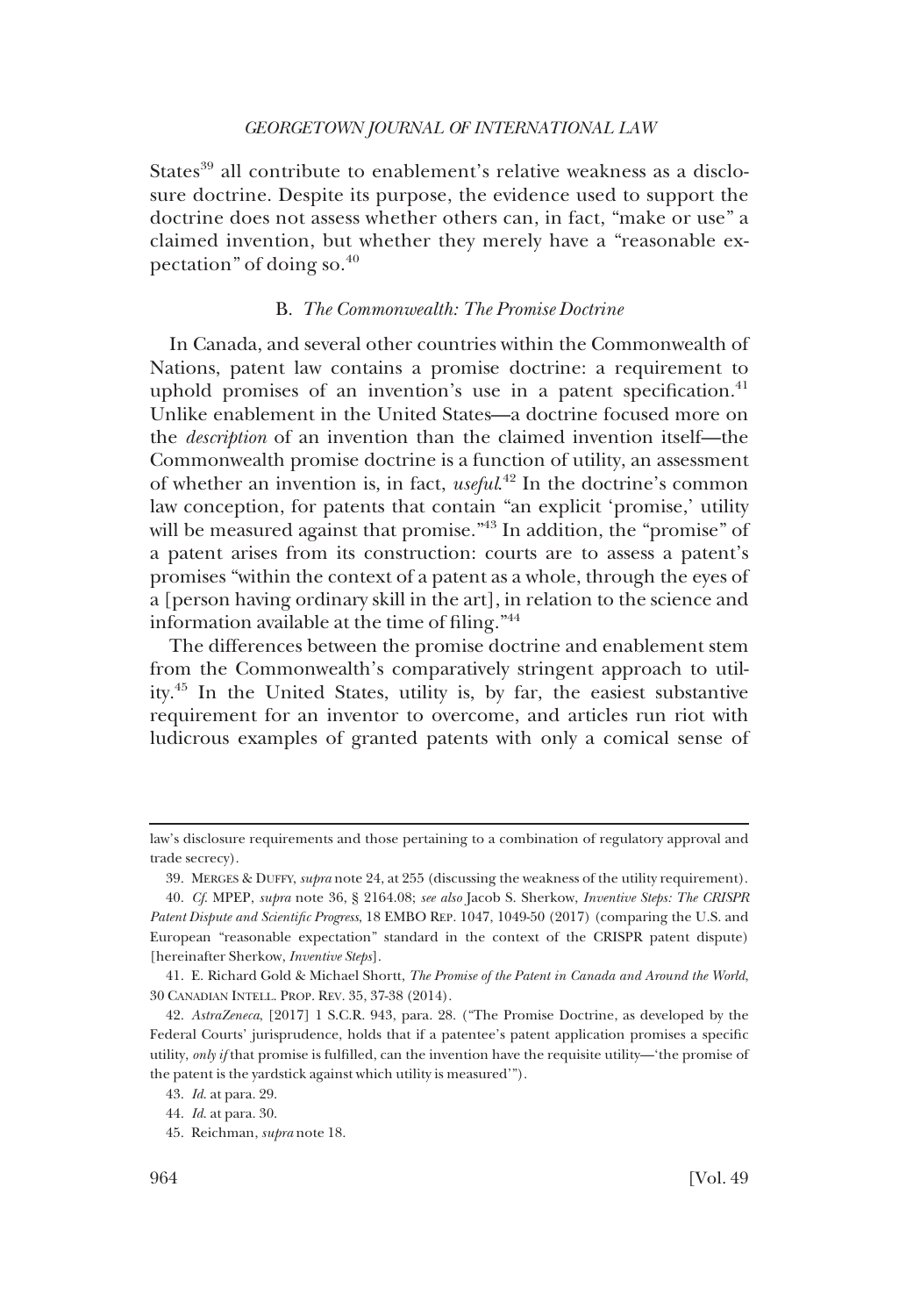usefulness.46 But utility has long been taken more seriously outside of the United States.<sup>47</sup> With respect to these differences in utility between the two jurisdictions, E. Richard Gold and Michael Shortt claim that "[t]he law surrounding the 'promise of the patent' holds a patent claim invalid for lack of utility if the patented invention fails to achieve a promise made in the specification, even if the invention may otherwise possess a scintilla of usefulness."48 And while the promise doctrine is typically recognized as being "uniquely Canadian,"49 a number of commentators have demonstrated that the doctrine shares strong analogs to "inutility" in Australia and New Zealand<sup>50</sup> and the "False Promise" doctrine" in the courts of the United Kingdom.<sup>51</sup>

Beginning in the mid-2000s, the promise doctrine shone as a beacon of hope against irreproducibility, especially in pharmaceutical patents. A number of federal court cases in Canada reaffirmed the vitality of the promise doctrine in Canada to invalidate patents that promised much but demonstrated little.<sup>52</sup> In 2005, in *Bristol-Myers Squibb Co. v. Apotex Inc.*, the Federal Court of Canada, concluded that Bristol-Myers Squibb's patent covering nefazodone for treating depression actually "promise[d] 'improved antidepressants with minimal side effect potential'" and put the issue to trial after discovery.53 Similarly, in 2009, two cases employed the promise doctrine to cast doubt on patents covering angiotensinconverting enzyme (ACE) for cardiac disease. In Laboratoires Servier v. Apotex Inc., the Canadian Federal Court of Appeal affirmed the invalidation of ADIR's patent covering a group of ACE inhibiting compounds on the grounds that, despite the patent's promise, not all of the compounds in fact inhibited ACE.<sup>54</sup> And in Sanofi-Aventis Canada Inc. v. Apotex Inc., the Federal Court of Canada similarly ruled that Sanofi-Aventis's Altace (ramipril) similarly failed to make good on its patent's promise to both inhibit

<sup>46.</sup> See, e.g., Michael Risch, A Surprisingly Useful Requirement, 19 GEO. MASON L. REV. 57 (2011) ("In the broad scheme of things, however, the requirement that an invention be useful has been nearly nonexistent—essentially ignored. . . . Patent applications that fail to meet this standard are rare, usually claiming perpetual-motion machines, chemicals with unknown effects, and other fantastic concepts").

<sup>47.</sup> See Reichman, supra note 18.

<sup>48.</sup> Gold & Shortt, supra note 41, at 42.

<sup>49.</sup> AstraZeneca, [2017] 1 S.C.R. 943, para. 33 (citing cases).

<sup>50.</sup> Gold & Shortt, supra note 41, at 53.

<sup>51.</sup> AstraZeneca, [2017] 1 S.C.R. 943, para. 33-35 (citing Norman Siebrasse, The False Doctrine of False Promise, 29 CAN. INTELL. PROP. REV. 3 (2013)).

<sup>52.</sup> Id. at para. 32 (citing cases).

<sup>53. 2005</sup> F.C. 1348, para. 16 (Can. Fed. Ct.).

<sup>54. 2009</sup> F.C.A. 222, para. 100-13 (Can. C.A.).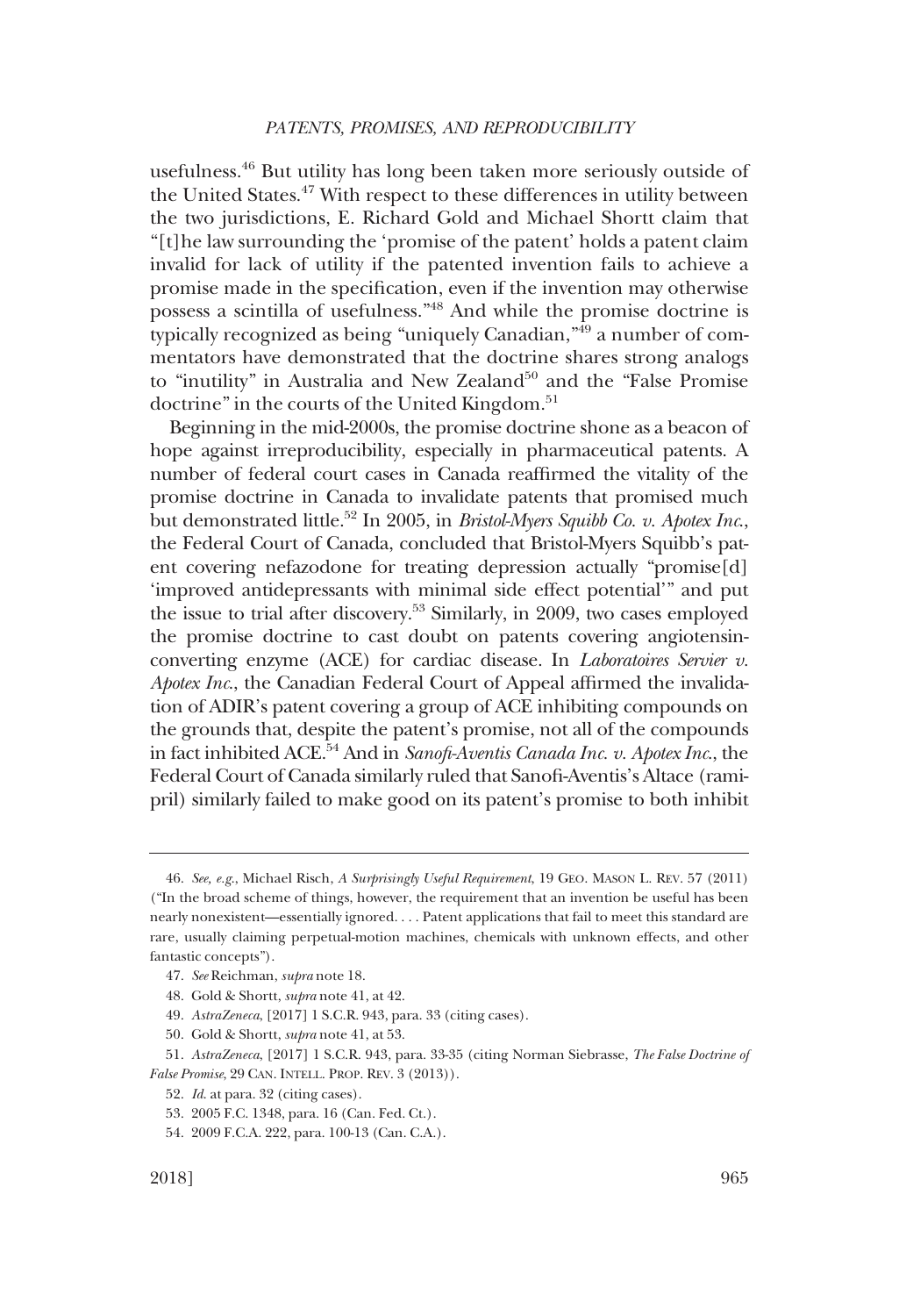ACE and mitigate hypertension.<sup>55</sup> Finally, in 2012, in AstraZeneca Canada Inc. v. Mylan Pharmaceuticals ULC, the Canadian Federal Court of Appeal concluded that while "an invention that does not do what the specification promises lacks utility," AstraZeneca's cancer drug patent made no such promises.<sup>56</sup>

Recently, however, the Supreme Court of Canada has done away with much of the promise doctrine. In AstraZeneca Canada Inc. v. Apotex Inc., AstraZeneca's patent covering Nexium (esomeprazole) touted improved metabolic properties (over a chiral variant of the same drug) such that the stomach-acid reducing drug would work for a wider variety of people than previous formulations.57 At trial, however, the judge concluded that this promise was not met at the time the patent was filed because these improved properties of the drug were "neither demonstrated nor soundly predicted at the filing date."58 The Canadian Federal Court of Appeal agreed, and, in doing so, "affirmed both the status and application of the Promise Doctrine."59 The Supreme Court, however, disagreed. It allowed the appeal primarily on the grounds that the promise doctrine—as a whole—was an "unsound ... interpretation of the utility requirement that is incongruent with both the words and the scheme of the *Patent Act.*<sup>"60</sup> The promise doctrine, in the eyes of the Court, sewed confusion as to what constituted *promises* rather than mere *hopes* of utility described in a patent's specification—something the Court previously sought to clarify in its 1981 decision, Consolboard Inc. v. MacMillan Bloedel (Saskatchewan)  $Ltd.$ <sup>61</sup> Further, and in a mortal blow to the doctrine's protection against irreproducibility, the AstraZeneca Court faulted the promise doctrine for requiring patentees to vouch for *all* promises made in a patent.<sup>62</sup> To the

61. Consolboard Inc. v. MacMillan Bloedel (Sask.) Ltd., [1981] 1 S.C.R. 504 (Can.). Consolboard concerned a patent covering wafer-formed wood particle board that the Federal Court concluded was invalid because it promised but did not explicitly teach making the boards by cross-cutting. The Supreme Court of Canada allowed the appeal because a person having ordinary skill in the woodworking art would have known how to cross-cut the boards despite the lack of an explicit teaching. The Federal Court opinion, the Consolboard Court concluded, "confused the requirement of s. 2 of the Patent Act defining an invention as new and 'useful,' with the requirement of s. 36(1) of the Patent Act that the specification disclose the 'use' to which the inventor conceived the invention could be put. The first is a condition precedent to an invention, and the second is a disclosure requirement, independent of the first." *Id.* at 527.

<sup>55. 2009</sup> F.C. 676, para. 119-28 (Can. Fed. Ct.).

<sup>56. 2012</sup> F.C.A. 109, para. 7 (Can. C.A.).

<sup>57.</sup> AstraZeneca, [2017] 1 S.C.R. 943, para. 9.

<sup>58.</sup> Id.

<sup>59.</sup> Id. para. 12

<sup>60.</sup> Id. para. 36.

<sup>62.</sup> AstraZeneca, [2017] 1 S.C.R. 943, para. 47.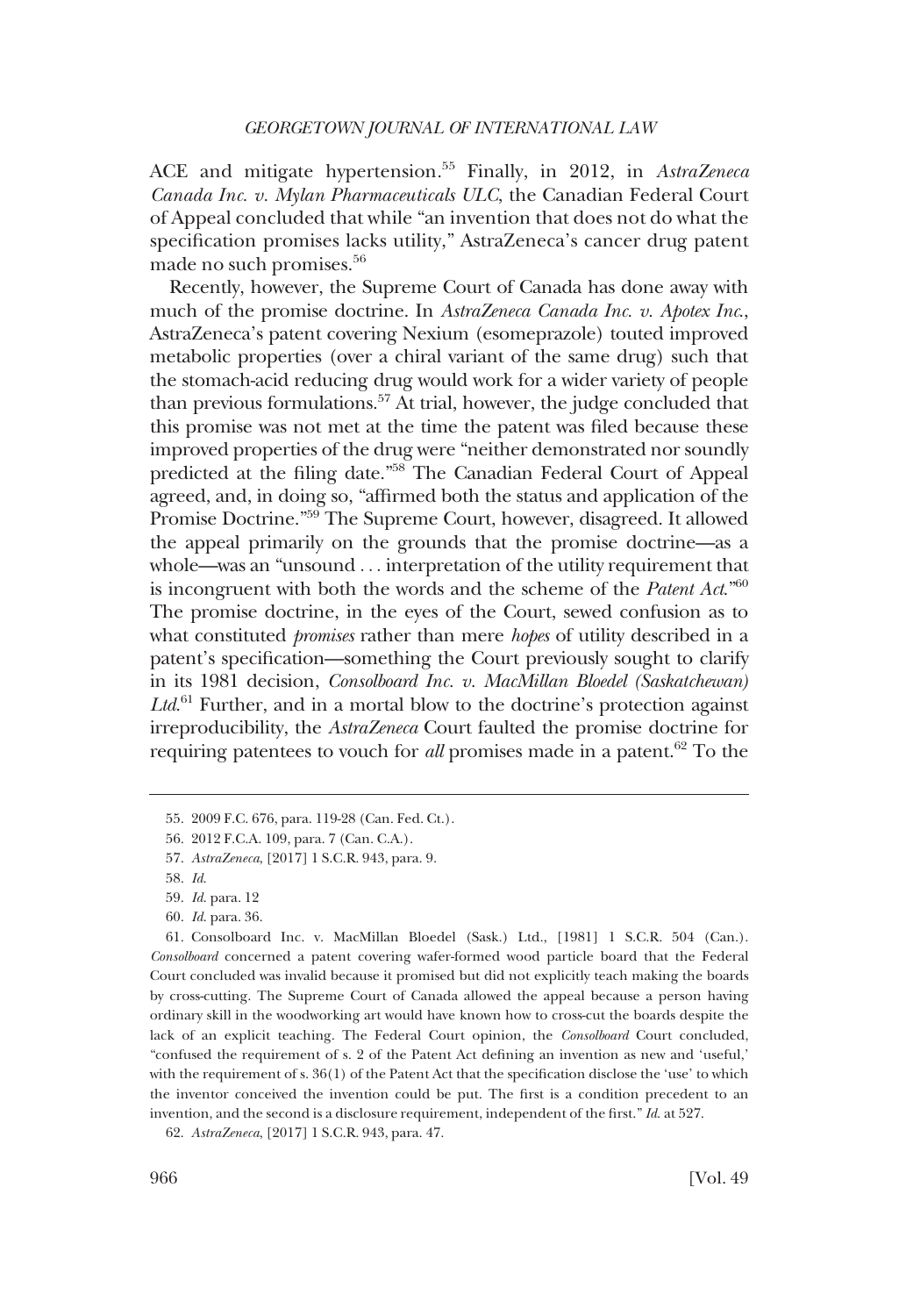contrary, the Court concluded that utility was unitary: that because "every invention pertains to a *single* subject-matter ... *any* single use of that subject-matter that is demonstrated or soundly predicted by the filing date is sufficient to make an invention useful."63

Despite its subjectivity, this reading of the promise doctrine is problematic. At its best, the promise doctrine nominally encourages disclosure by demanding patentees to prove that their inventions actually work as promised. Allowing patentees, by contrast, to describe their invention as working in a broad series of applications—but mandating that they only demonstrate "any single use"—is not so much holding patentees to their societal bargains as it is countenancing the spaghetti method.<sup>64</sup>

But even at its best, the promise doctrine was never perfect. Tethering disclosure to patents' promises leaves room for gamesmanship.<sup>65</sup> Clever applicants, of course, can make exceedingly smaller promises, and disclose concomitantly less in their applications, to circumvent the promise doctrine's force. Further, for complex, data-driven inventions, the precise contours of the invention's promise may not be known until much later—until far after the one-year bar against public knowledge or publication.66 Consider Eli Lilly's patent covering Strattera (atomoxetine), for example. There, after several appeals in Canada's federal courts, Eli Lilly filed a Notice of Arbitration against the Canadian government under the North American Free Trade Agreement, challenging the country's courts' employment of the promise doctrine to strike down two of Eli Lilly's drug patents. $67$  In the underlying judicial disputes, Canadian courts had determined that Eli Lilly's patents had either implicitly promised a long-term, clinical benefit to taking the protected drug,<sup>68</sup> or that the drug promised an effect in a "markedly superior fashion with a better side-effects profile" than its competitors.69 In either case, the Canadian courts determined that the underlying data giving rise to those promises did not fulfill them at the time the patents were

<sup>63.</sup> Id. para. 49.

<sup>64.</sup> Cf. NEIL SIMON, THE ODD COUPLE 75-76 (1966) (throwing an entire plate of spaghetti—or was it linguine?—against a kitchen wall).

<sup>65.</sup> Cf. Stacey L. Dogan & Mark A. Lemley, Antitrust Law and Regulatory Gaming, 87 TEX. L. REV. 685, 687 (2009) (defining "gamesmanship" as "private behavior that harnesses procompetitive or neutral regulations and uses them for exclusionary purposes").

<sup>66.</sup> See Eli Lilly & Co., supra note 26, ¶ 39 (noting the upshot of this result).

<sup>67.</sup> See id.

<sup>68.</sup> Novopharm Ltd. v. Eli Lilly & Co., 2010 F.C. 915, para. 112 (Can.).

<sup>69.</sup> Eli Lilly Canada Inc. v. Novopharm Ltd., 2011 F.C. 1288, para. 209-10 (Can.).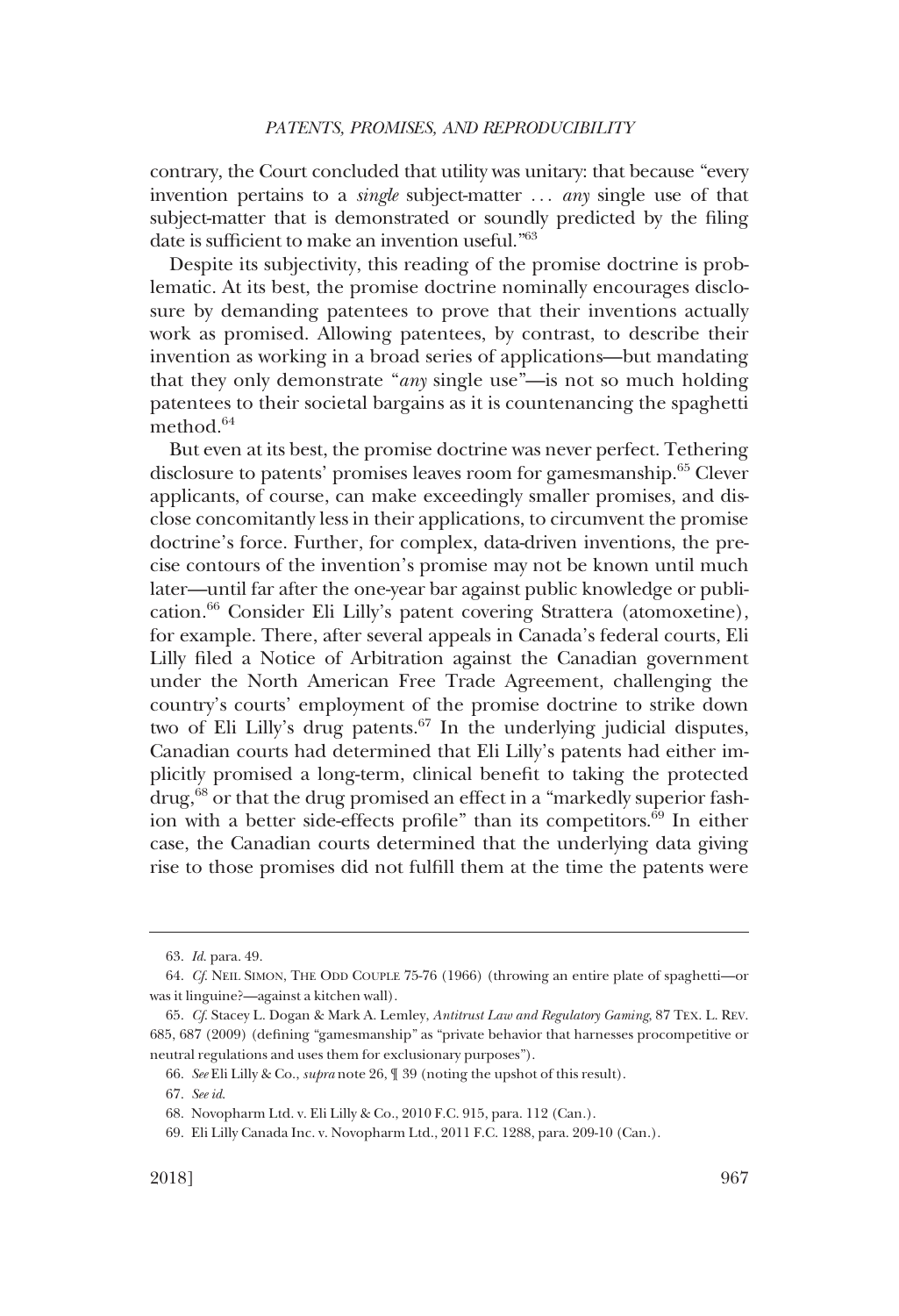<span id="page-11-0"></span>filed.<sup>70</sup> But a true assessment of either of these promises—a long term clinical benefit or comparatively diminished side-effects—would have taken much more than a year from when Eli Lilly first began trials in humans.<sup>71</sup> As a consequence, Eli Lilly could not have proven its patents' promises within the one-year grace period to as required by the Canadian court.<sup>72</sup> Taking the promise doctrine seriously, here, merely counsels making fewer—and poorer—promises.

Lastly, the promise doctrine does not aim at the heart of the problem described here: the disclosure of irreproducible results. Patentees, even within the one-year publication grace period, could experiment with their inventions for the sole purpose of providing the type of information seemingly required by the promise doctrine but not with the rigor that scientists would put faith in.73 The promise patent doctrine, dead or alive, does not necessarily encourage the sort of disclosures needed to align the Commonwealth's patent law with its scientific traditions.

# C. Europe: Industrial Application

The European Patent Convention, in force in thirty-eight countries to date, similarly requires European patents to disclose inventions that are "susceptible of industrial application."74 "Of course," as noted by Jessica C. Lai, this is a tautology: "every invention has to have an industrial application in order to be patentable."75 Inventions not susceptible to industrial application are, by definition, not "inventions." Further, the pertinent Implementing Regulations do little to illuminate the text, further defining "industrial application" as questioning only whether the invention "can be made or used in any kind of industry."76

Perhaps as a consequence of these interpretive difficulties, the EPC's industrial application requirement has long been analogized to the utility requirement in common law jurisdictions, $77$  requiring merely that a patented invention have some, virtually any, use that does not broadly

<sup>70.</sup> Gold & Shortt, supra note 41, at 42.

<sup>71.</sup> Id.

<sup>72.</sup> Id.

<sup>73.</sup> See Sherkow, Reproducibility Paradox, supra note 5, at 889-92 (discussing an analogous difficulty in enablement in the U.S. with respect to Eli Lilly's patent covering Xigris (drotrecogin alfa)). But see Novopharm, 2010 F.C. 915, para. 113 (commenting on the statistical controls of Eli Lilly's clinical trials).

<sup>74.</sup> European Patent Convention, supra note 9, art. 52(1).

<sup>75.</sup> Lai, supra note 18, at 1048.

<sup>76.</sup> European Patent Convention, supra note 9, art. 57.

<sup>77.</sup> See, e.g., Reichman, supra note 18, at 317 (making this comparison).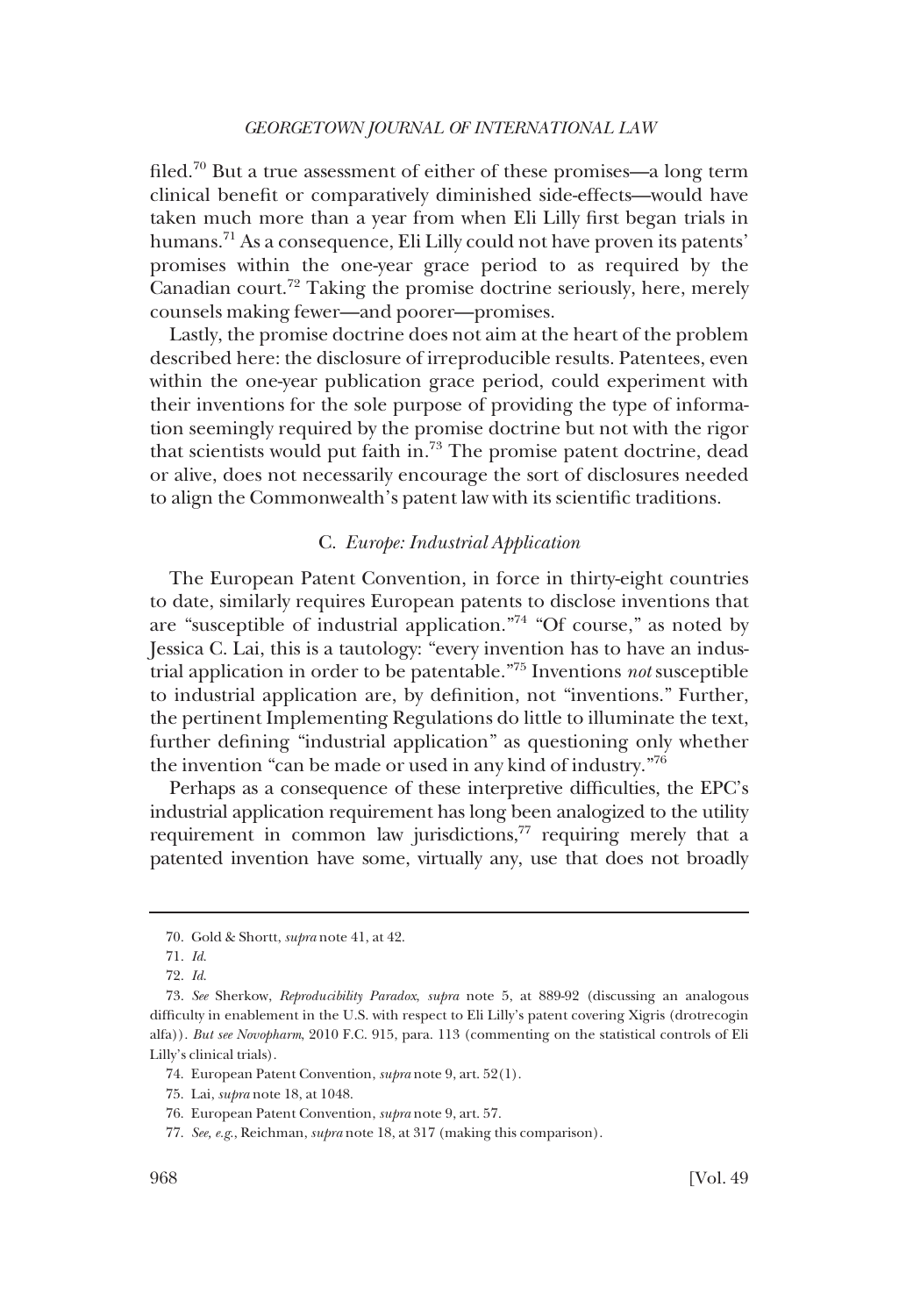violate the *ordre public*.<sup>78</sup> But the industrial application requirement is much more textured in practice, and demands patentees to explicitly disclose not only the objective of the invention but how to commercially exploit it.79 Europe's industrial application requirement thus, too, functions as a disclosure scheme.

This is, perhaps, best illustrated by the Boards of Appeal of the European Patent Office's decision in In re Max-Planck-Gesellschaft zur Fo«rderung der Wissenschaften e. $V^{80}$  In that case, the patent applicant originally claimed, among other things, a method of identifying chemical compounds capable of mediating biological interactions concerning a particular protein, BDP1.81 The application clearly described BDP1 as a composition, and the protein's general significance in several cellular functions, but failed to clearly explicate or provide proof of how those cellular functions provided a concrete, pharmaceutical effect, namely, the regulation of the growth of cancerous cells.<sup>82</sup> Indeed, the application was virtually silent in this regard, as it was clear that the applicant had hoped to patent the compound and its method of interaction first, and elucidate its clinical specifics later.<sup>83</sup> This was too much for both the patent examiner and the Boards of Appeal. In its decision dismissing the applicant's appeal, the Boards of Appeal tasked the applicant with laying "the whole burden ... to the reader to guess or find a way to exploit it in industry by carrying out work in search for some practical application geared to financial gain, without any confidence that any practical application exists."<sup>84</sup> Even assuming, however, that the application had described BDP1's anti-cancer properties, the Boards of Appeal further noted that the data on the subject, to date, was little more than "a vague and speculative indication of possible objectives that might or might not be achievable by carrying out further research."85

Max-Planck might therefore be read as standing for the proposition that patent applications must provide at least some research data

<sup>78.</sup> See MERGES & DUFFY, supra note 24, at 222 (discussing the ordre public limitation under TRIPS).

<sup>79.</sup> See Lai, supra note 18, at 1043 (discussing the explicitness requirement); Huang Yan, Living Originalism and Patent Claim Interpretation: Reconciling Past, Present and Future, 25 FED. CIRCUIT B.J. 273, 310 (2016) (discussing the "object of the invention" requirement).

<sup>80.</sup> Case T 0870/04 (European Patent Office, Tech. Bd. App.).

<sup>81.</sup> Id. para. 7.

<sup>82.</sup> Id. para. 11.

<sup>83.</sup> Id.

<sup>84.</sup> Id. para. 19.

<sup>85.</sup> Id. para. 21.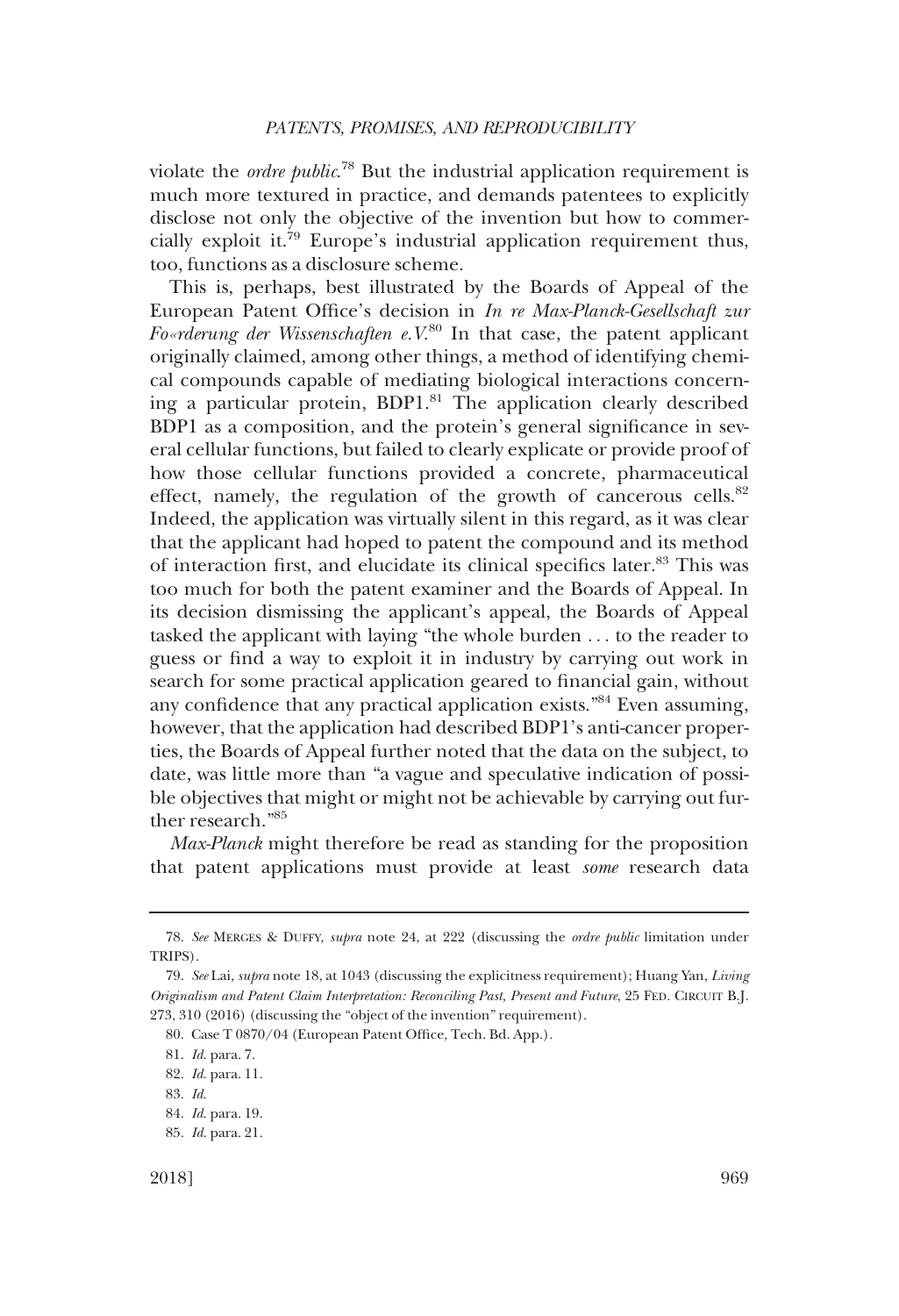<span id="page-13-0"></span>demonstrating an invention's practical effect to satisfy the EPC's "industrial application" requirement. But this seemingly sensible rule does not appear to condition the quality or nature of the underlying research—the pilot research putatively required by the European Patent Office may later found to be shoddy, imprecise, or irreproducible. In this sense, the EPC's industrial application requirement, like the Commonwealth's promise doctrine, predicates patentability on the quantity of data provided in an applicant's patent, not its quality. In that vein, no drugs using BDP1 to date have been approved by either the U.S. Food and Drug Administration or the European Medicines Agency.<sup>86</sup>

# III. PATENT INCENTIVES AND IRREPRODUCIBLE RESEARCH

Domestic patent law's disclosure doctrines aside, patents operate as strong—perhaps too strong—incentives toward irreproducible research. In competitive, fast-moving fields, like nanotechnology, researchers often "race" to their patent offices to lay claim to early iterations of developing technologies.87 Consequently, researchers have strong incentives to design experiments based on the speed, rather than the quality, of their outputs.88 Researchers may also be encouraged to run their experiments using fewer controls or for shorter periods of time to obtain just enough data to satisfy their domestic patent offices.<sup>89</sup> Studies imbued with such haste are prey to several drivers of irreproducible results, such as low sample sizes, a lack of statistical power, and variability in reference materials.90

Broadly speaking, disclosure doctrines—like enablement, the promise doctrine, or industrial application—do little to discourage such behavior.<sup>91</sup> To the contrary, irreproducible results may arise where a country's patent system encourages researchers to disclose their inventions, but only partially: enough to obtain patent protection but not

<sup>86.</sup> Recent searches of approved drugs from both agencies did not reveal any approvals where the subject active pharmaceutical ingredient consisted of BDP1, nor known analogs of BDP1. Furthermore, neither BDP1 nor peptides derived from BDP1 are listed in the controlling pharmacopeias of either jurisdiction. Lastly, to date, only four drugs have been approved with the same mechanism of action as BDP1, i.e., as a tyrosine kinase inhibitor: imatinib, gefitinib, erlotinib, and sunitinib. None are BDP1 proteins or variants. See Nielka P. van Erp, Hans Gelderblom, & Henk-Jan Guchelaar, Clinical Pharmacokinetics of Tyrosine Kinase Inhibitors, 35 CANCER TREATMENT REV. 692, 692 (2009).

<sup>87.</sup> Mark A. Lemley, Patenting Nanotechnology, 58 STAN. L. REV. 601, 602-05 (2005).

<sup>88.</sup> See Cotropia, supra note 5, at 93-96.

<sup>89.</sup> Id.

<sup>90.</sup> See Ioannidis, supra note 4, at 698 (listing these drivers of irreproducibility).

<sup>91.</sup> See supra Part I.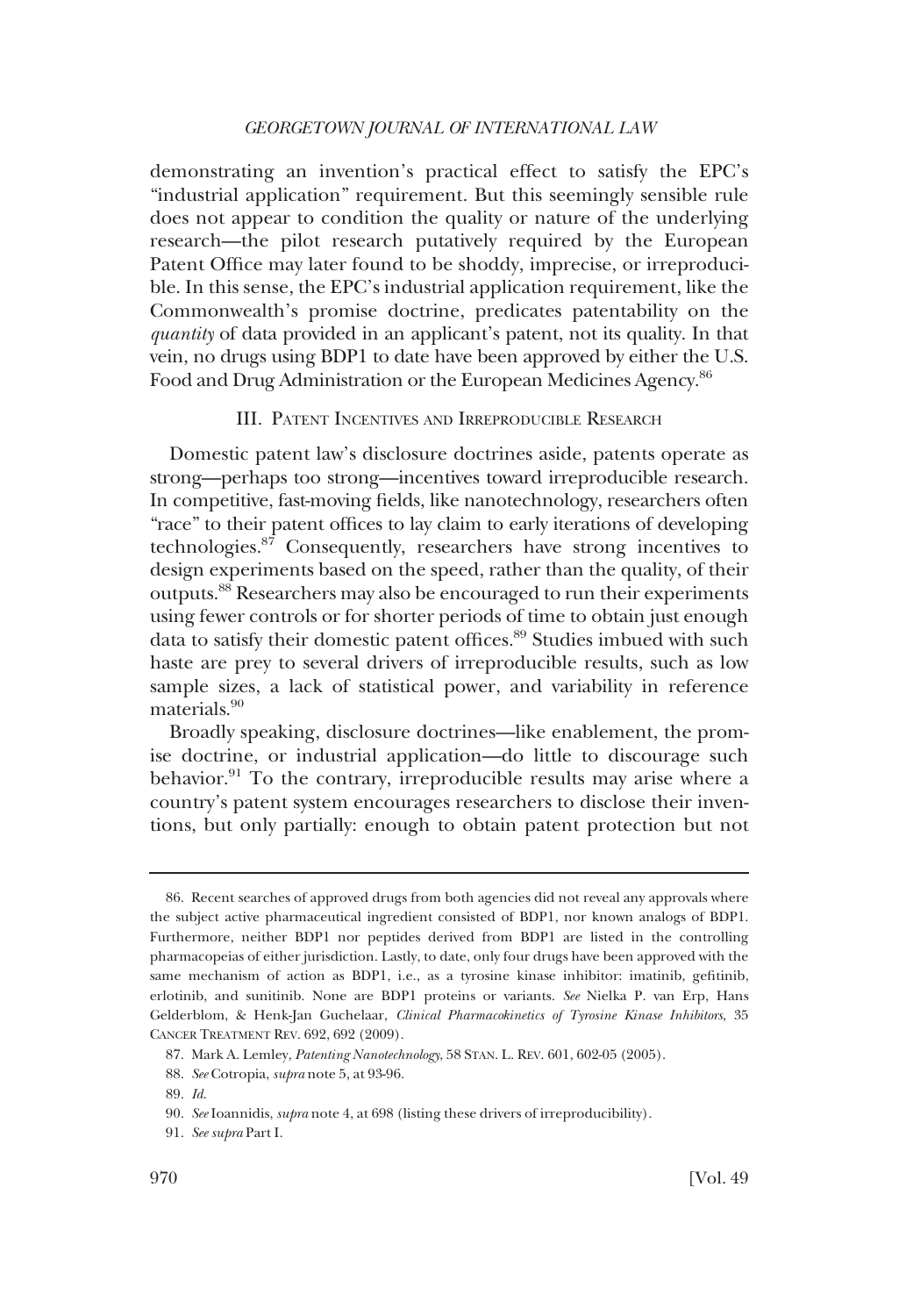enough assess or replicate the results. As previously discussed, this has been well documented in the biopharmaceutical industry where the intersection of patent law, clinical trials, and trade secrets has long counseled research companies to publicize preclinical or pilot studies while failing to make public their manufacturing methods or clinical trial data. $92$  The result is a woefully incomplete and non-replicable record of the efficacy of patent-protected drugs and medical devices.

This is not altogether surprising. Patents can serve as a substantial prize for cutting-edge technologies. Stanley Cohen and Herbert Boyer's early foundational patents covering recombinant DNA technology, for example, generated hundreds of millions of U.S. dollars in royalties,<sup>93</sup> well before industrial techniques like automated "cloning" of DNA molecules were invented.<sup>94</sup> Other similar, foundational biotechnology patents resulted in close to \$1 billion USD in earnings in their technologies' nascence.<sup>95</sup> To that end, the promise of patents on foundational aspects of new technologies may simply be in direct tension with patent law's disclosure requirements. Waiting to patent until the core aspects of a new technology have been fully ascertained may, simply put, be waiting too long. After all, if one waits for the robins, spring will already be over.96

This tension between early and late disclosure in new areas is currently at issue for patents covering a foundational piece of biotechnology known by the acronym CRISPR.<sup>97</sup> CRISPR is a cheap, easy-to-use, and powerful gene-editing technology, heralded as the single most

<sup>92.</sup> W. Nicholson Price II & Timo Minssen, Will Clinical Trial Data Disclosure Reduce Incentives to Develop New Uses of Drugs?, 33 NATURE BIOTECHNOLOGY 685, 685 (2015); W. Nicholson Price II, Making Do in Making Drugs: Innovation Policy and Pharmaceutical Manufacturing, 55 B.C. L. REV. 491, 526 (2014).

<sup>93.</sup> Jacob S. Sherkow & Henry T. Greely, The History of Patenting Genetic Material, 49 ANN. REV. GENETICS 161, 170 (2015).

<sup>94.</sup> Kary B. Mullis, *The Polymerase Chain Reaction* (Nobel Lecture) (Dec. 8, 1993), [http://www.](http://www.nobelprize.org/nobel_prizes/chemistry/laureates/1993/mullis-lecture.html) [nobelprize.org/nobel\\_prizes/chemistry/laureates/1993/mullis-lecture.html.](http://www.nobelprize.org/nobel_prizes/chemistry/laureates/1993/mullis-lecture.html)

<sup>95.</sup> Alessandra Colaianni & Robert Cook-Deegan, Columbia University's Axel Patents: Technology Transfer and Implications for the Bayh-Dole Act, 87 MILBANK Q. 683, 690 (2009).

<sup>96.</sup> Cf. Warren E. Buffet, Buy American. I Am., N.Y. TIMES, Oct. 17, 2008, at A33 ("So, if you wait for the robins, Spring will be over.").

<sup>97.</sup> Antonio Regalado, *Who Owns the Biggest Biotech Discovery of the Century?*, MIT TECH. REV. (Dec. 4, 2014), [https://www.technologyreview.com/s/532796/who-owns-the-biggest-biotech](https://www.technologyreview.com/s/532796/who-owns-the-biggest-biotech-discovery-of-the-century/)[discovery-of-the-century/](https://www.technologyreview.com/s/532796/who-owns-the-biggest-biotech-discovery-of-the-century/). CRISPR stands for "clustered regularly interspaced palindromic repeats," given the structure of the DNA sequences where the technology was first identified. In bacteria, it functions as a primitive immune system. Id.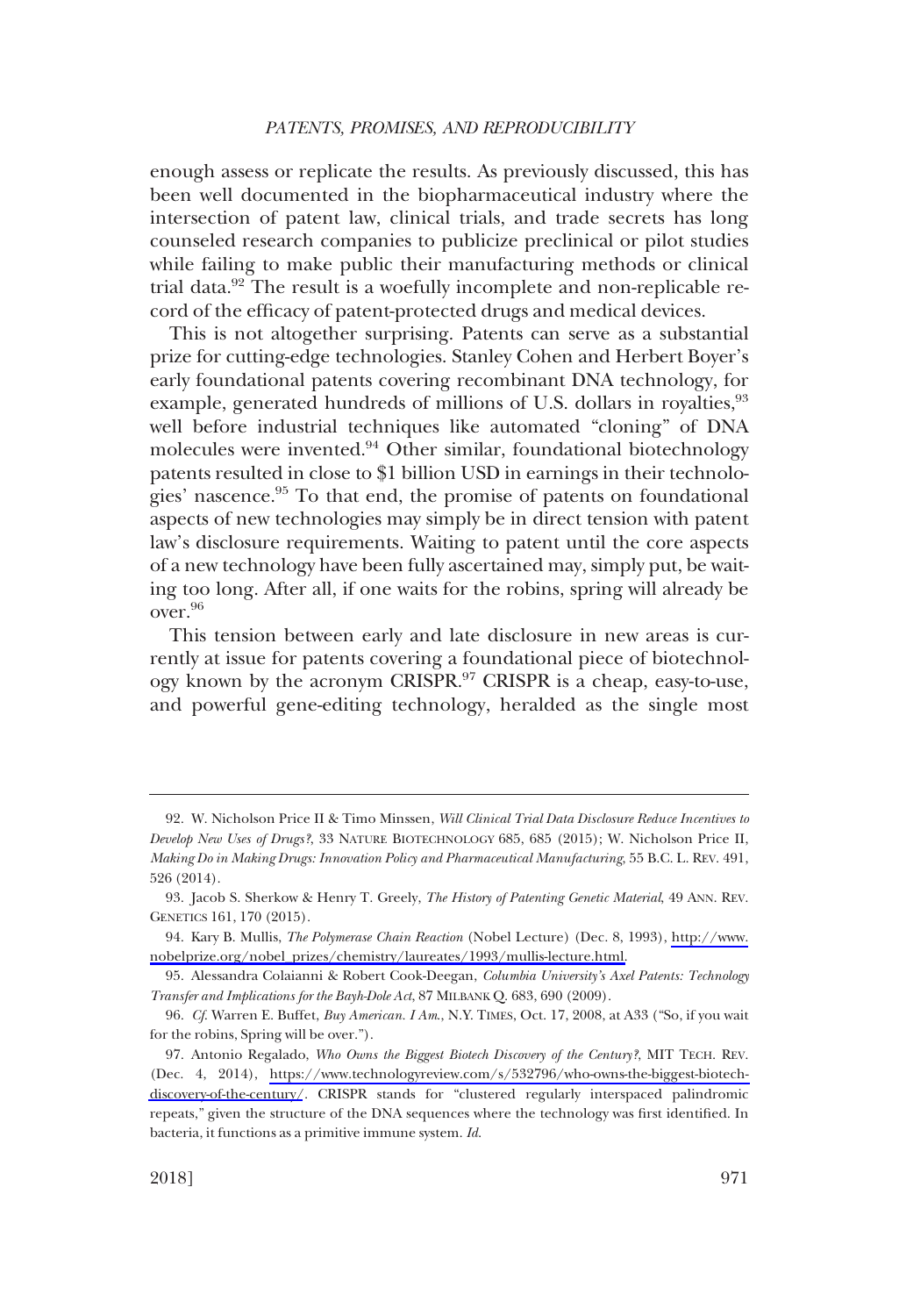important breakthrough in biotechnology in decades.<sup>98</sup> But it is embroiled in a patent dispute between two sets of inventors: on the one hand, Jennifer Doudna from the University of California, Berkeley and Emmanuelle Charpentier, then from the University of Vienna; and, on the other, Feng Zhang of the Broad Institute of MIT and Harvard.<sup>99</sup> Although Doudna and Charpentier were the first to file a more basic patent application covering CRISPR, they did not avail themselves of expedited review at the USPTO.<sup>100</sup> As a consequence, Zhang's laterfiled patent application, one with a more detailed disclosure for how to work the technology in the cells of higher organisms, was issued first.<sup>101</sup> This triggered an administrative trial at the USPTO,<sup>102</sup> and has complicated the market for licenses to the CRISPR technology.<sup>103</sup> While other researchers have made substantial progress in understanding the contours of CRISPR, it remains unclear whether the disclosures made in Doudna and Charpentier's initial patent application would, if used in recent advances of the technology, have been reproducible.<sup>104</sup>

Perhaps worse, the incentives that come with patent protection can be construed as a form of experimenter bias.<sup>105</sup> Researchers may be counseled to generate shoddy, and consequently irreproducible, results for their patent applications that they would not have otherwise attempted in more scientifically rigorous settings.<sup>106</sup> This, too, seems like a logical consequence of the weaknesses in patent law's disclosure

<sup>98.</sup> Id.

<sup>99.</sup> Jacob S. Sherkow, Law, History and Lessons in the CRISPR Patent Conflict, 33 NATURE BIOTECHNOLOGY 256, 256 (2015).

<sup>100.</sup> Broad Institute, Inc. v. Regents of the Univ. of Cal., No. 106,048, 2017 WL 657415 (P.T.A. B. Feb. 15, 2017).

<sup>101.</sup> Id.

<sup>102.</sup> Id.

<sup>103.</sup> Jorge L. Contreras & Jacob S. Sherkow, CRISPR, Surrogate Licensing, and Scientific Discovery, 355 SCIENCE 698, 698-70 (2017); Jacob S. Sherkow, Pursuit of Profit Poisons Collaboration, 532 NATURE 172, 173 (2016).

<sup>104.</sup> Sharon Begley, Lies, Damn Lies, and CRISPR: The Legal Battle Escalates, STAT NEws, Aug. 17, 2016, <https://www.statnews.com/2016/08/17/crispr-patent-battle/>(describing the dispute as centering on whether U.C. Berkeley's disclosures could have enabled a competent molecular biologist to use their technology in higher organisms).

<sup>105.</sup> See Seymore, supra note 14, at 639 ("[S]ome patentees deliberately suppress crucial information or purposely craft documents that are hard to understand").

<sup>106.</sup> See Cotropia, supra note 5, at 76 ("If patent law required a use of a certain commercial or social worth, an inventor would need to take time to establish that her invention provides this level of benefit before filing. She would need to find a commercially beneficial use for her invention. Then she would need to produce the data necessary to prove that her invention actually generated such a benefit. . . . This additional proof is just not required under the current utility standard for patentability").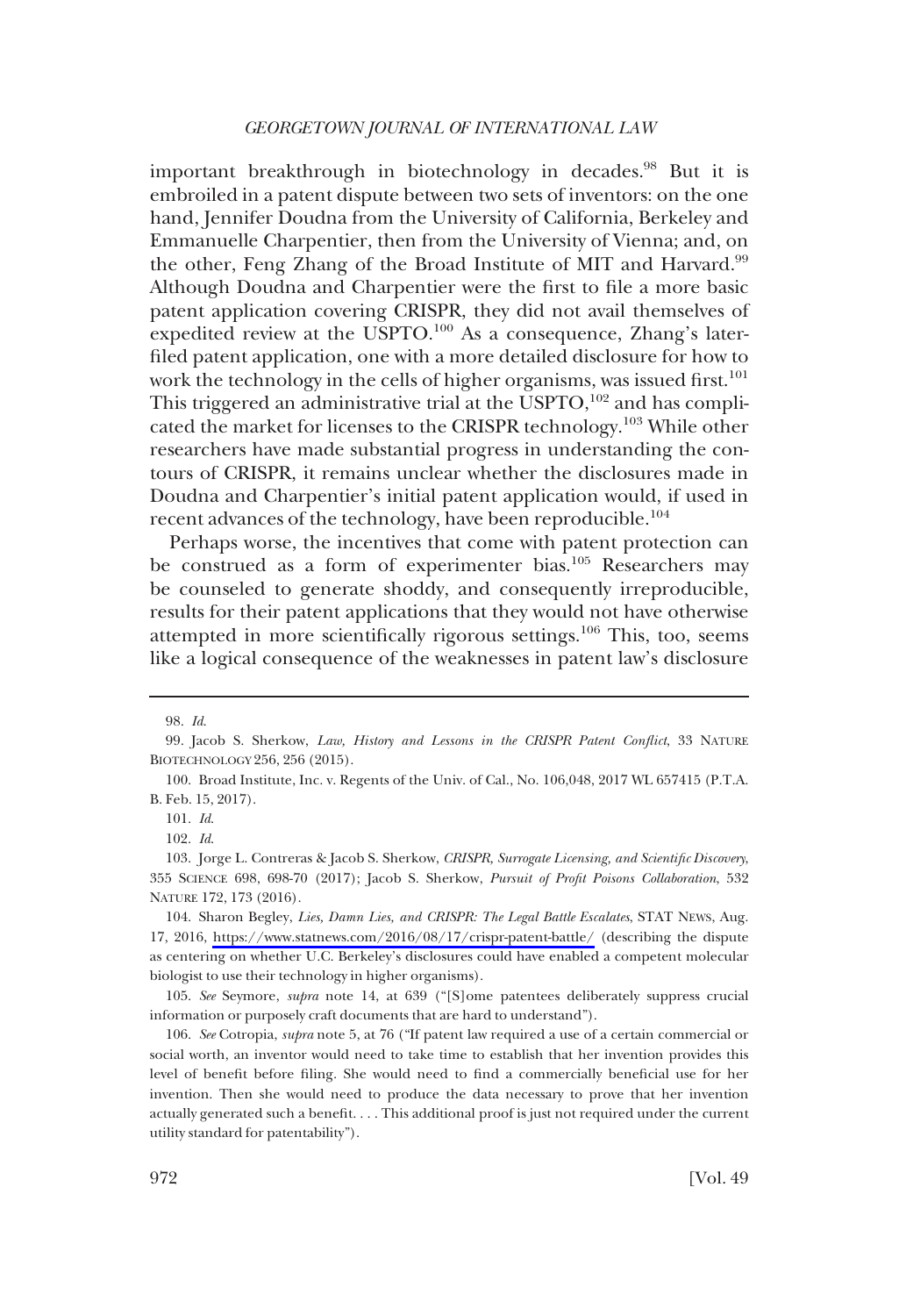<span id="page-16-0"></span>requirements and their importance to professional advancement. At their best, patents hold the promise of continued or outside funding, scientific prestige, and of course, personal lucre. These carrots are therefore a strong encouragement to report positive—and patentable—data, even faced with the sticks of potentially contradictory evidence. Like scientific publications, patents are not granted for negative results.<sup>107</sup>

This is not to say that all early-stage patenting is bad. Early patents may allow researchers to bring their inventions to commercial fruition, as documented by one recent and thorough study of first-time patenting by startup companies.<sup>108</sup> And earlier patents expire earlier, sooner allowing the claimed technology into the public domain.<sup>109</sup> But during their lives patents also allow inventors to stymie basic research by competitors—even if the data grounding the original patent later proves invalid or incomplete. As a consequence, patents grounded in truly embryonic technologies seem to encourage irreproducible research—inventions that do not work the way that they claim or, worse yet, simply do not work at all.

# IV. SPECIAL PROBLEMS FOR NEW TECHNOLOGIES

This disconnect between scientific reproducibility and patenting poses special problems for complex or pathbreaking technologies. How much data needs to be disclosed to enable others to use inventions grounded in empirical analyses to prove their efficacy, like drugs and biologics? What are "reasonable expectations" for success of inventions in nascent fields, like quantum computing? And how can inventions predicated on molecularly complex behavior, like certain high temperature superconductors, be described *without* the use of working examples?

With respect to empirically based inventions, like biopharmaceuticals, the USPTO's own guidelines allow descriptions of single working examples, animal studies, or *in vitro* analyses that would not be enough to demonstrate that the inventions work in any scientifically rigorous sense.<sup>110</sup> In the Xigris example described earlier,<sup>111</sup> Eli Lilly & Co.'s

<sup>107.</sup> Sean B. Seymore, *The Null Patent*, 53 WM. & MARY L. REV. 2041, 2048 (2012) ("[T]he legal system lacks a structured mechanism for capturing and disseminating negative information . . . .").

<sup>108.</sup> Joan Farre-Mensa et al, What is a Patent Worth? Evidence from the U.S. Patent "Lottery" (USPTO Economic Working Paper No. 2015-5), [http://papers.ssrn.com/sol3/papers.cfm?](http://papers.ssrn.com/sol3/papers.cfm?abstract_id=2704028)  [abstract\\_id=2704028.](http://papers.ssrn.com/sol3/papers.cfm?abstract_id=2704028)

<sup>109.</sup> Cotropia, supra note 5, at 69 ("[T]he earlier a patent is filed, the earlier the patent expires, and the earlier the claimed invention becomes part of the public domain"); John F. Duffy, Rethinking the Prospect Theory of Patents, 71 U. CHI. L. REV. 439, 440 (2004).

<sup>110.</sup> MPEP, supra note 36, § 2164.08.

<sup>111.</sup> See Press Release, supra note 32, and accompanying text.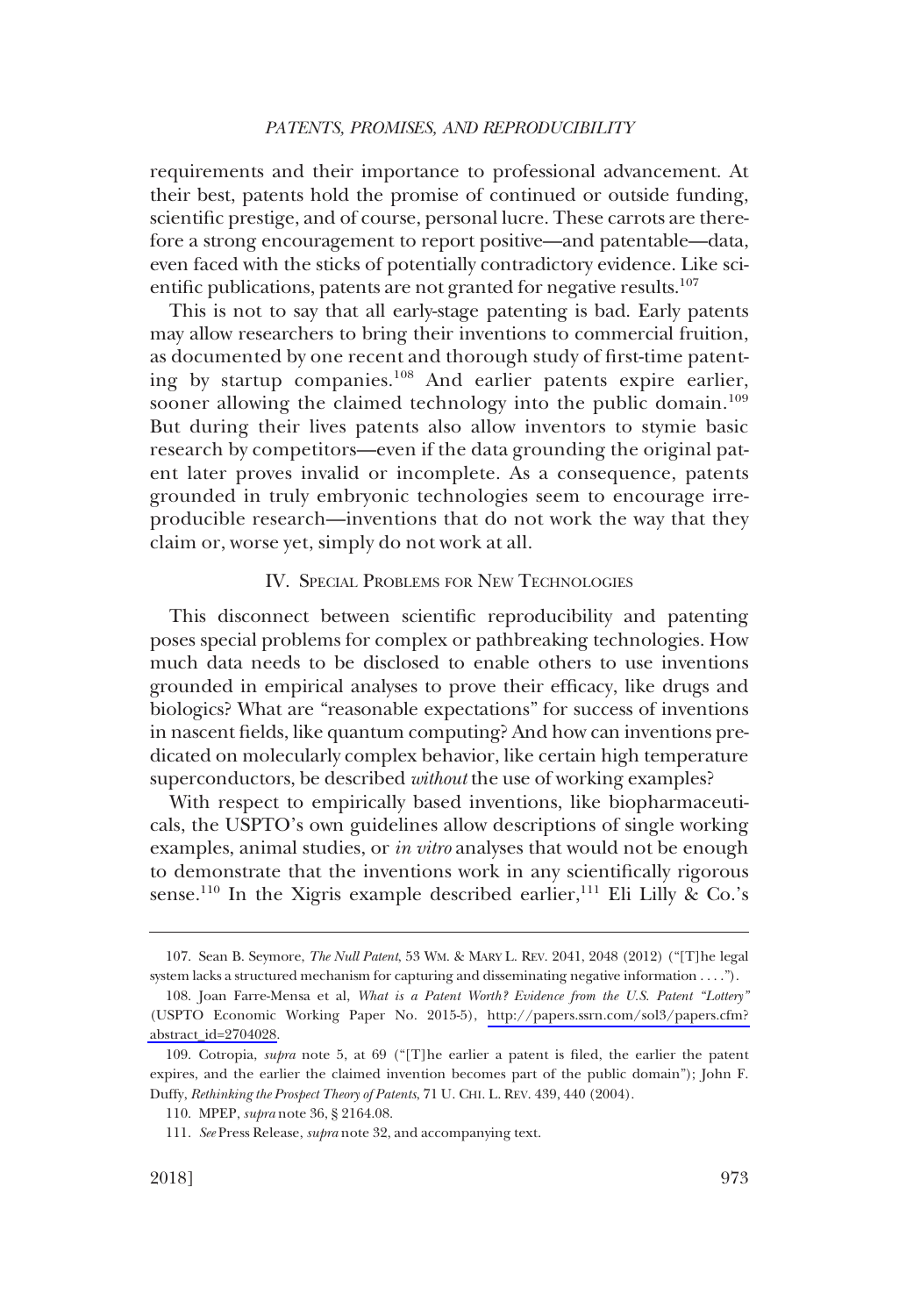patent was not grounded in any pilot or clinical studies in humans, nor even individual medical case studies. Rather, it was based on a single preclinical animal study—in all of ten baboons.<sup>112</sup> Even where later studies have affirmatively demonstrated the irreproducibility of preclinical or even clinical data, patents covering those drugs are rarely, if ever, invalidated.<sup>113</sup>

In truly nascent fields, it is difficult, if not impossible, to assess the quality or quantity of data needed to ensure a "reasonable expectation" of success. This is, in fact, the heart of the dispute in the CRISPR case: whether Doudna and Charpentier's landmark 2012 paper describing an engineerable form of the technology in vitro provided average molecular biologists a "reasonable expectation of success" of translating it to human cells.<sup>114</sup> The U.S. Patent Trial and Appeal Board (PTAB) found that numerous complexities in the cells of higher organisms, eukaryotes, gave scientists pause as to whether Doudna and Charpentier's invention would work there.<sup>115</sup> The PTAB recited a substantial body of evidence from the parties' experts, including statements made by Doudna, and explaining doubts about using the technology in eukaryotes.<sup>116</sup> At the same time, experiments conducted almost immediately after Doudna and Charpentier's patent application was filed showed that these difficulties could be overcome with relatively conventional techniques.117 Predicting which experiments can be used to demonstrate the applicability of routine techniques to new genetic engineering technologies remains a billion-dollar question. $118$ 

In other fields, such as quantum computing, experiments are notoriously unpredictable to scale.<sup>119</sup> Whereas conventional computing relies on the flow of electrons through transistors to produce binary digits, or

<sup>112.</sup> U.S. Patent No. 6,344,197 B2 (filed Oct. 22, 1999).

<sup>113.</sup> Sherkow, Reproducibility Paradox, supra note 5, at 886.

<sup>114.</sup> See Broad Institute, 2017 WL 657415, at \*2.

<sup>115.</sup> Id. at \*16.

<sup>116.</sup> Id. at \*8-12.

<sup>117.</sup> Id. at \*12-14.

<sup>118.</sup> Compare id. at \*12-14 (describing the use of routine techniques in molecular biology as demonstrating the applicability of CRISPR), with Ben Fidler, Reality Check: Cancer Experts Discuss Hurdles Facing CAR-T Therapy, XCONOMY (Sept. 18, 2015), [http://www.xconomy.com/national/2015/](http://www.xconomy.com/national/2015/09/18/reality-check-cancer-experts-discuss-hurdles-facing-car-t-therapy/) [09/18/reality-check-cancer-experts-discuss-hurdles-facing-car-t-therapy/](http://www.xconomy.com/national/2015/09/18/reality-check-cancer-experts-discuss-hurdles-facing-car-t-therapy/) (discussing difficulties facing developers of CAR-T, a genetic engineering technology, in using routine techniques of molecular biology), and Damian Garde & Meghana Keshavan, Juno Halts Its Immunotherapy Trial for Cancer After Three Patient Deaths, STAT NEWS, July 7, 2016, [https://www.statnews.com/2016/07/07/juno-cancer](https://www.statnews.com/2016/07/07/juno-cancer-immunotherapy-deaths/)[immunotherapy-deaths/](https://www.statnews.com/2016/07/07/juno-cancer-immunotherapy-deaths/) (discussing the surprising deaths of research subjects when subjected to a combination of an experimental therapy and routine chemotherapy agent).

<sup>119.</sup> John Preskill, Reliable Quantum Computers, 454 ROYAL SOC'Y 385, 385 (1998).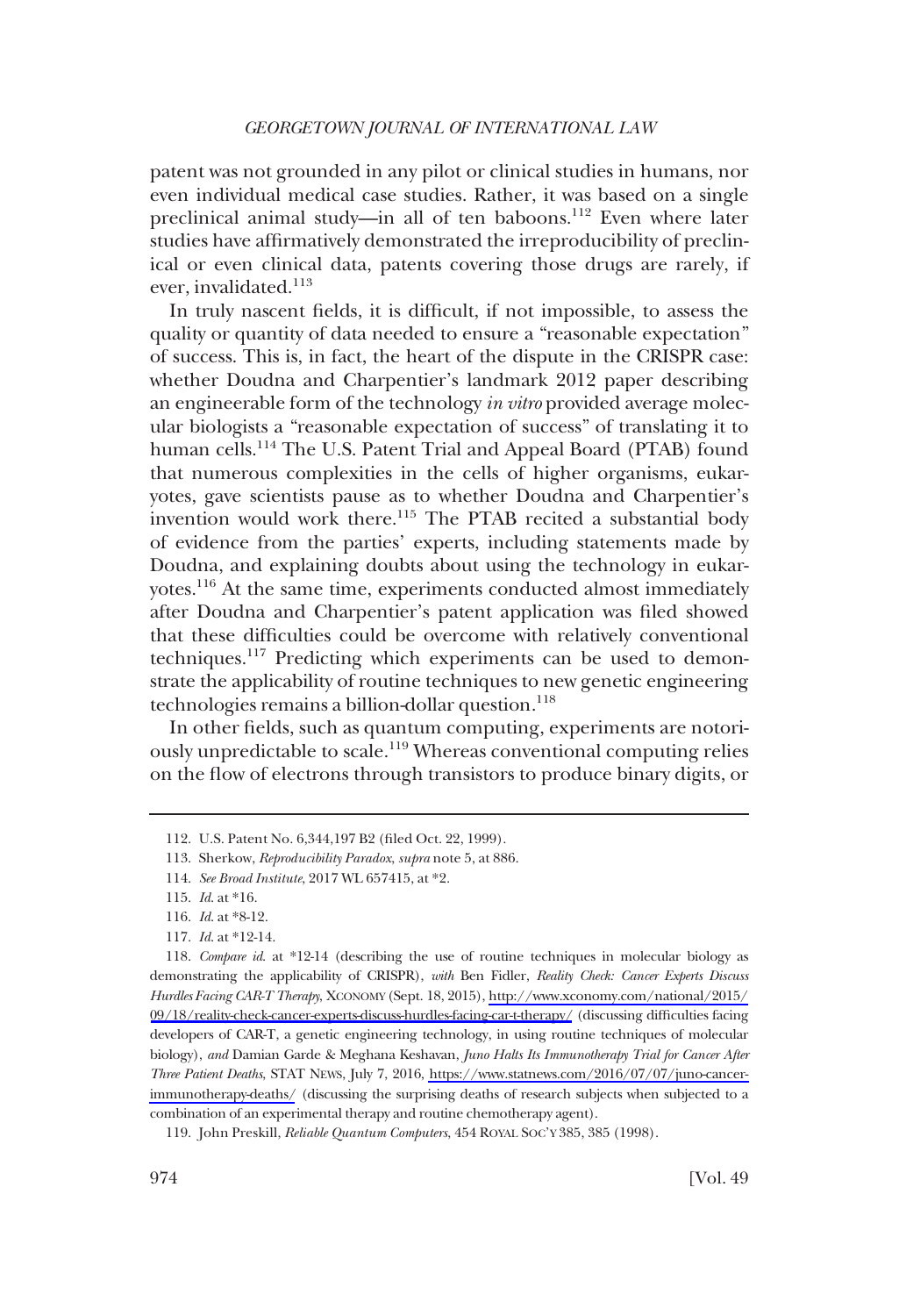"bits," (i.e., the representational 1s and 0s of modern computing), quantum computers rely on atoms' quantum states to produce quantum digits, or "qubits."120 Physically isolating arrays of atoms to create a quantum computer remains a significant challenge.<sup>121</sup> And, at least to date, a large-scale quantum computer processor has yet to be created. As a consequence, the methods and data required to demonstrate the success of such a processor are unclear. Nonetheless, the USPTO has issued several patents covering large-scale quantum processors, implicitly reasoning that, without more concrete guidance from the field, such processors have "reasonable expectations of success."<sup>122</sup>

Yet other technologies traffic in machinery so large and complex think spacecraft, particle accelerators, or even high-throughput genomic sequencers—that they must be fully built and tested before they can be sufficiently described, even if the basic science behind them is sound. Knowing, for example, Bernoulli's principle—the law that governs the aerodynamic lift of a curved wing—does not mean one can draw functioning schematics for an airplane. But domestic patent law's difficulties with disclosures in these areas mean that researchers can patent such complex inventions without ever demonstrating that they actually work. Famously, Blue Origin, a Washington-based aerospace company, received a 2014 patent on landing a rocket at sea—a notoriously difficult achievement even though Elon Musk's company, SpaceX, was the first to successfully demonstrate the technology two years later, in  $2016$ <sup>123</sup>

Problems with patents on bleeding-edge technologies, such as these, demonstrate both the impotence—and the potential importance—of a variety of disclosure doctrines in patent law. It is absurd to allow any jurisdiction's patent office to declare that a quantum computer has a "reasonable expectation of success," despite the efforts of the world's best scientists. At the same time, such standards are clearly what the law allows in the United States, Europe, and the Commonwealth.<sup>124</sup> Domestic disclosure doctrines, in whatever their form, should therefore explicitly require that patented disclosures be sufficiently reproducible.<sup>125</sup> Whether the reproducibility of new technologies is ascertained before or after filing should be of little importance to the validity of the

<sup>120.</sup> See id.

<sup>121.</sup> Raj B. Patel et al., A Quantum Fredkin Gate,2SCI. ADVANCE e1501531 (2016).

<sup>122.</sup> See MPEP, supra note 6, § 2164.08.

<sup>123.</sup> J. Foust, Patent Decision May Not Spell End of Blue Origin-SpaceX Dispute, SPACE NEWS (Sept. 10, 2015), <http://spacenews.com/patent-decision-may-not-spell-end-of-blue-origin-spacex-dispute/>.

<sup>124.</sup> See supra Part I.

<sup>125.</sup> See Sherkow, Reproducibility Paradox, supra note 5, at 903 (making this recommendation with respect to enablement in the United States).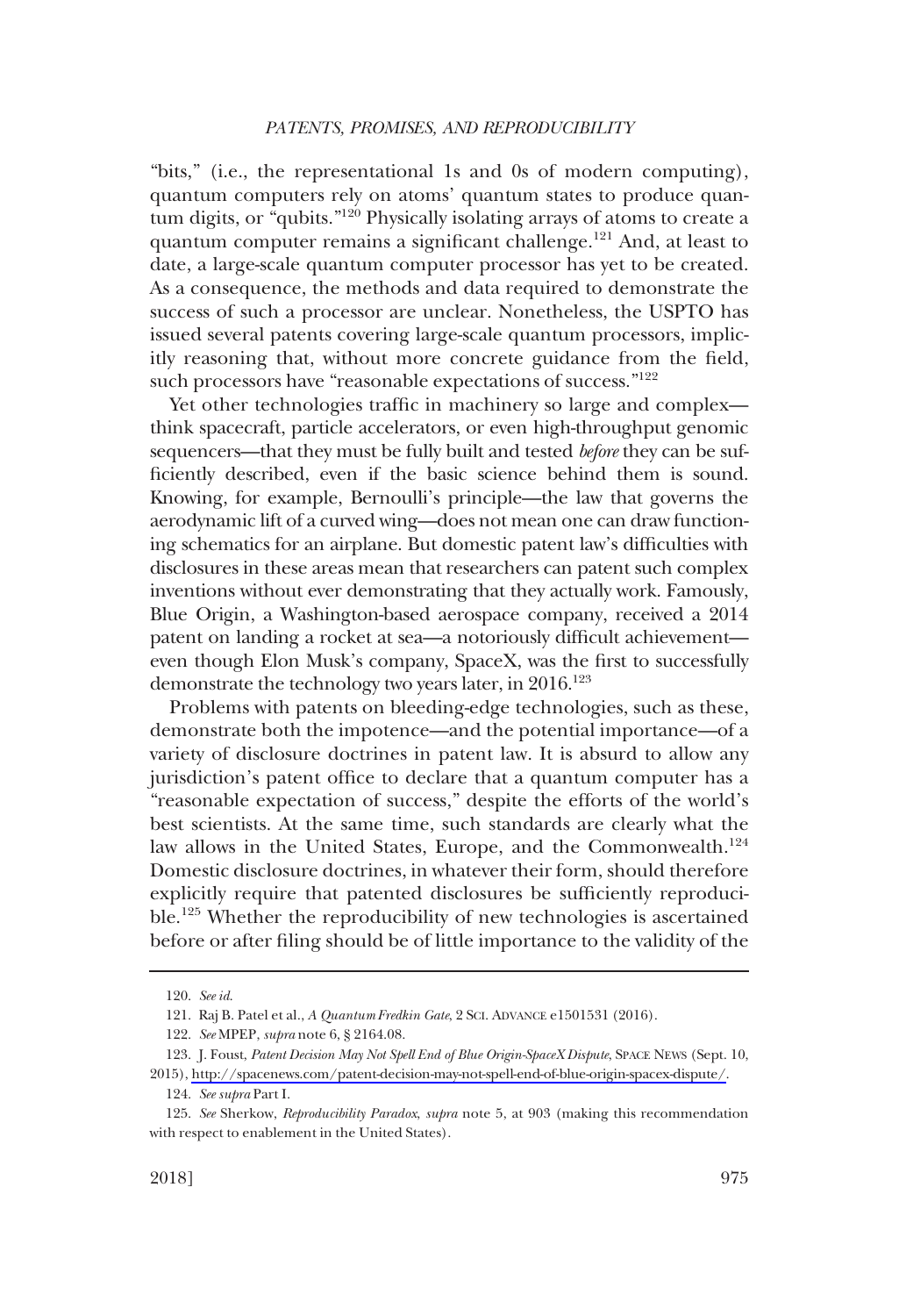<span id="page-19-0"></span>underlying patent. Making domestic disclosure doctrines more robust would consequently allow future researchers to use patents as scientifically rigorous disclosures. Whether such a standard is better characterized as enablement, promises, or industrial applications; or some combination of these; or other requirements is unclear and is, itself, probably worthy of some experimentation.<sup>126</sup> What matters instead is allowing such doctrines to achieve their scientific, and not merely legal, purposes.127

# V. FULFILLING PATENTS' PROMISE

Aligning the power of the patent system with the virtues of scientific enterprise will likely require a coordinated effort among several stakeholders: namely, domestic patent offices, courts, research institutions, and potentially, supranational treaty-making organizations. With respect to domestic patent offices, they have historically been poor arbiters of scientific validity.<sup>128</sup> Some of this is due to the limited set of tools at their disposal, namely, a narrow focus on assessing technology in light of prior publications rather than current experimental data.<sup>129</sup> Few patent offices rarely, if ever, ask inventors to provide confidence intervals, rerun an experiment, or provide an additional negative control.<sup>130</sup> Ensuring reproducible data in patent applications, therefore, likely begins at the ground up, from examiners themselves, where technically appropriate. At the same time, it must be recognized that patent offices often have little power to demand any more data from applicants than their domestic laws allow.131 Rules or directives specifying the sufficiency of disclosures cannot be changed by line examiners' whims, even in the service of their duties.

What patent offices can require, however, is for their examiners corps to take domestic disclosure doctrines more seriously. In the

<sup>126.</sup> Cf. Lisa Larrimore Ouellette, Patent Experimentalism, 101 VA. L. REV. 65, 66-75 (2015) (arguing for local experimentation in structuring innovation regimes).

<sup>127.</sup> See Sherkow, Inventive Steps, supra note 40, at 1045-46 (discussing the disconnect between these standards in law and science).

<sup>128.</sup> See Jacob S. Sherkow, And How: Mayo v. Prometheus and the Method of Invention, 122 YALE L.J. ONLINE 351, 356-57 (noting that the U.S. Patent and Trademark Office does not have the administrative tools at its disposal to engage in scientific fact-finding).

<sup>129.</sup> Id.

<sup>130.</sup> See id. (discussing these deficiencies with the USPTO).

<sup>131.</sup> See Laurence R. Helfer, Regime Shifting: The TRIPS Agreement and New Dynamics of International Intellectual Property Lawmaking, 29 YALE J. INT'L L. 1 (2004) (discussing the limits of line examiner input in treaty implementation some of and advantages with respect to biodiversity agreements).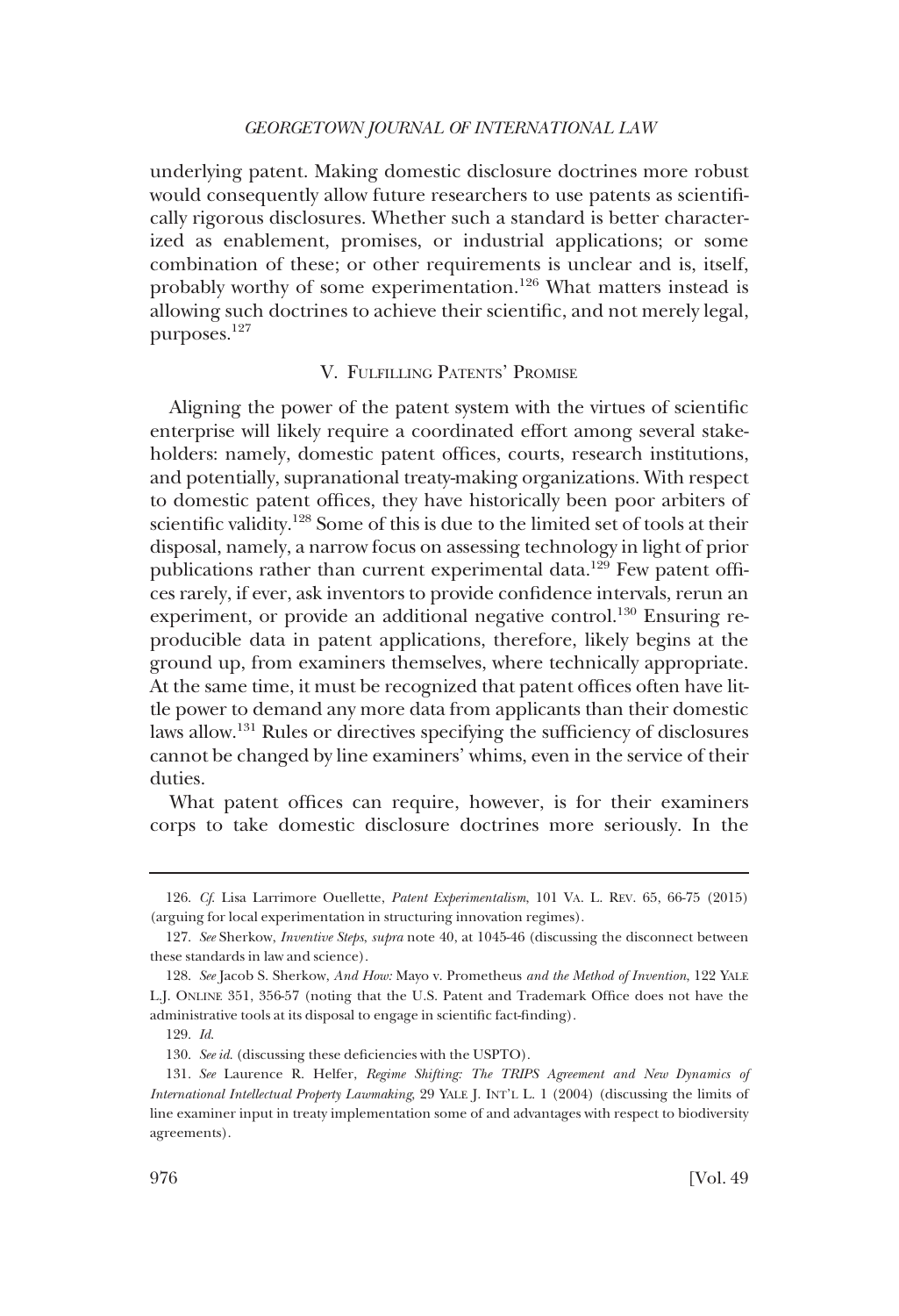United States, for example, the USPTO could draft "Guidances," non-binding, but strongly persuasive memoranda—to its examiners clarifying what constitutes a "reasonable expectation of success" for groundbreaking or empirically driven technologies. In fact, this is the procedural vehicle the USPTO typically deploys to instruct its examiner corps after ground-breaking decisions from the U.S. Supreme Court or the U.S. Court of Appeals for the Federal Circuit, or major scientific breakthroughs.<sup>132</sup> The EPO similarly issues Guidelines for Examination.<sup>133</sup> The Canadian Intellectual Property Office, meanwhile, infrequently puts out "Practice Notices," both to practitioners and its examining corps.<sup>134</sup> These Guidances can act very well as "policy levers":

legal principles that can be applied with sensitivity to the industry and the factual context" of certain inventions.<sup>135</sup> A guidance gives a domestic patent offices a hand in "'making' law because it adds new content to the previous, unclarified law... . in response to new statutes, new judicial opinions, and new facts such as the emergence of new technology.<sup>136</sup>

The rise of irreproducible research cited in patents is precisely the type of technological development that calls for such a policy lever, rather than a wholesale rewriting of statutory law. Nonetheless, courts should also take a harder look at how patents drive irreproducible research by reexamining their countries' disclosure requirements. While imperfect, the Commonwealth's now recently deceased promise doctrine was perhaps the best singular example of the judiciary taking a more active role in aligning the legal sufficiency of disclosures with scientific reproducibility.<sup>137</sup> At the same time, many U.S. courts have cabined themselves to assessing enablement solely based on information

<sup>132.</sup> Wen Xue, Note, Obviousness Guidance at the PTO, 5 N.Y.U. J. INTELL. PROP.&ENT. L. 306, 326-33 (2016) (describing the Guidance process).

<sup>133.</sup> EUROPEAN PATENT OFFICE, GUIDELINES FOR EXAMINATION IN THE EUROPEAN PATENT OFFICE (Nov. 2016), [http://documents.epo.org/projects/babylon/eponet.nsf/0/0791474853510FFFC](http://documents.epo.org/projects/babylon/eponet.nsf/0/0791474853510FFFC125805A004C9571/$File/guidelines_for_examination_en.pdf)  [125805A004C9571/\\$File/guidelines\\_for\\_examination\\_en.pdf.](http://documents.epo.org/projects/babylon/eponet.nsf/0/0791474853510FFFC125805A004C9571/$File/guidelines_for_examination_en.pdf)

<sup>134.</sup> See Patent Notices – Canadian Intellectual Property Office, GOVERNMENT OF CANADA, [https://www.ic.gc.ca/eic/site/cipointernet-internetopic.nsf/eng/h\\_wr00292.html.](https://www.ic.gc.ca/eic/site/cipointernet-internetopic.nsf/eng/h_wr00292.html)

<sup>135.</sup> Mark A. Lemley & Dan L. Burk, Policy Levers in Patent Law, 89 VA. L. REV. 1575, 1670 (2003).

<sup>136.</sup> See Xue, supra note 132, at 329.

<sup>137.</sup> See Novopharm Ltd. v. Eli Lilly & Co., 2010 F.C. 915, para. 113 (Can.) (commenting on the statistical controls of Eli Lilly's clinical trials).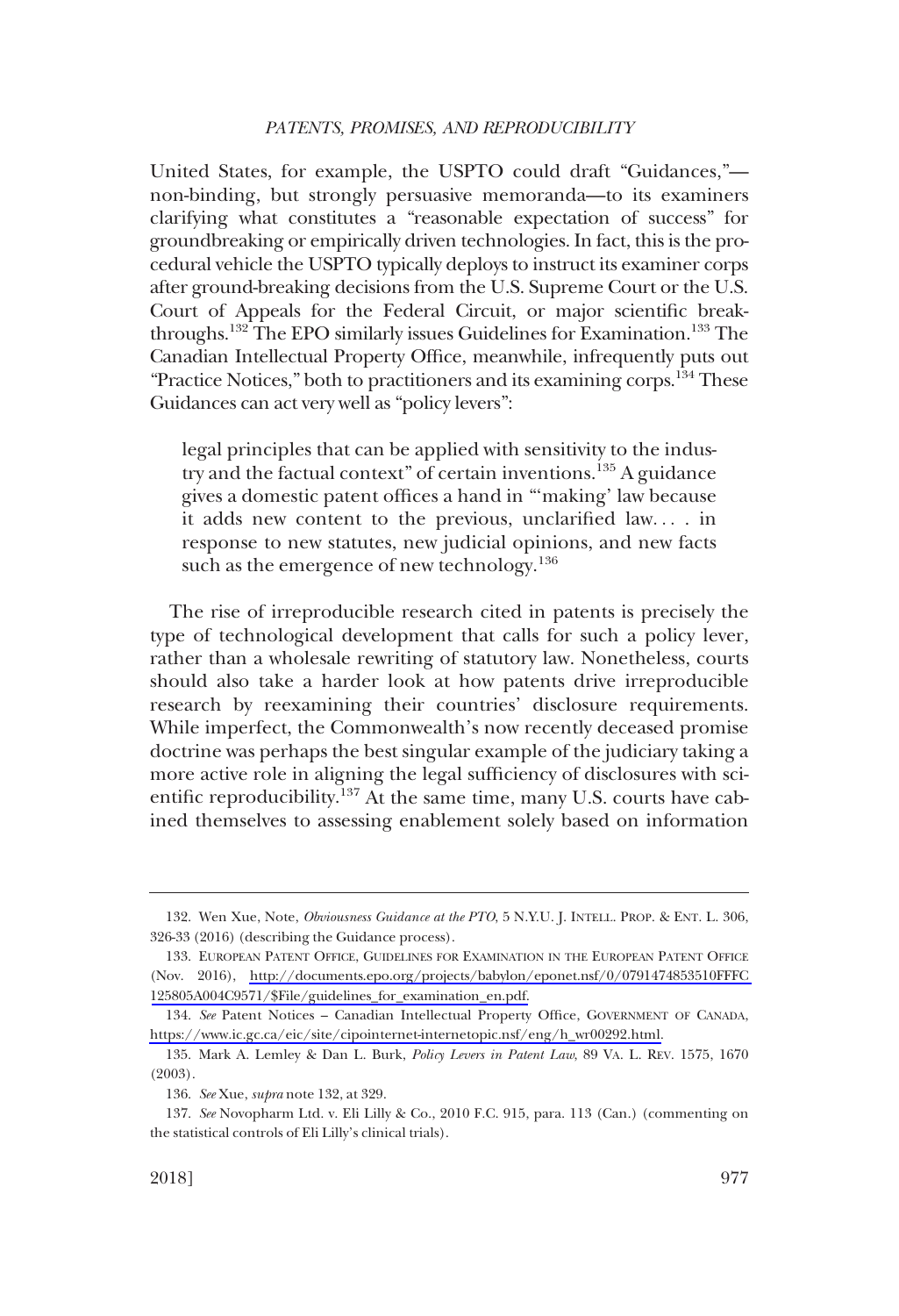published at the time a patent was filed.<sup>138</sup> But this seems to exclude later attempts to validate the patent's claims or future experiments that cast doubt on an invention's mechanism or scope of use.<sup>139</sup> That runs contrary to the purpose and importance of replication studies for newer, uncertain technologies.<sup>140</sup> Courts should expand their focus and recognize that patents based on irreproducible data simply do not fulfill their societal quid pro quo of disclosing working inventions in return for a patent.

Additionally, as an issue of academic integrity, research institutions must do a better job of demanding reproducible data from their investigators' patents.141 Like scientific publications, patent applications are published.142 Shoddy data in either venue can, and should, be an embarrassment to the institution sponsoring the underlying research. Furthermore, because in countries where academic institutions can take ownership of their researchers' patents, universities typically hire and pay their researchers' patent attorneys themselves, these institutions have the power to require more and better data on patents bearing themselves as assignees.143 Simply because domestic patent law may not require scientifically rigorous data does not mean that universities should follow.

Lastly, national legislatures should begin the process of rethinking the hard bars on disclosure grace periods. In the academic setting, the race to disclose irreproducible research is complicated by these variety of doctrines concerning timing: how much time, for example, an inventor has to file for a patent once the invention has made or disclosed elsewhere, including peer-reviewed scientific publications.<sup>144</sup> Generally, these "statutory bars" prohibit inventors from obtaining patents—even

143. See Brian J. Love, Do University Patents Pay Off? Evidence from a Survey of University Inventors in Computer Science and Electrical Engineering, 16 YALE J.L. & TECH. 285, 304-05 (2014) (describing survey data calculating the rate at which universities pay patents' prosecution fees).

144. See 35 U.S.C. §§ 102(a) and 102(b)(1)(A) (2016) (allowing a one-year grace period for inventions previously disclosed by the inventor in scientific applications); European Patent Convention, supra note 9, art.  $55(1)(b)$  (allowing a six-month grace period for inventions previously disclosed at an "official . . . international exhibition"). See also Mark Schafer, Note, How the Leahy-Smith America Invents Act Sought to Harmonize United States Patent Priority with the World,

<sup>138.</sup> See Sherkow, Reproducibility Paradox, supra note 5, at 907-11.

<sup>139.</sup> Collins, supra note 25, at 1104 (noting these limits).

<sup>140.</sup> Ioannidis, supra note 4, at 698 (describing the importance of validation for newer technologies).

<sup>141.</sup> Molly Silfen, How Will California's Funding of Stem Cell Research Impact Innovation? Recommendations for an Intellectual Property Policy, 18 HARV. J.L. & TECH. 459, 460 (2005).

<sup>142. 35</sup> U.S.C. § 122(b) (2012) (setting for patents' and patent applications' publication requirements).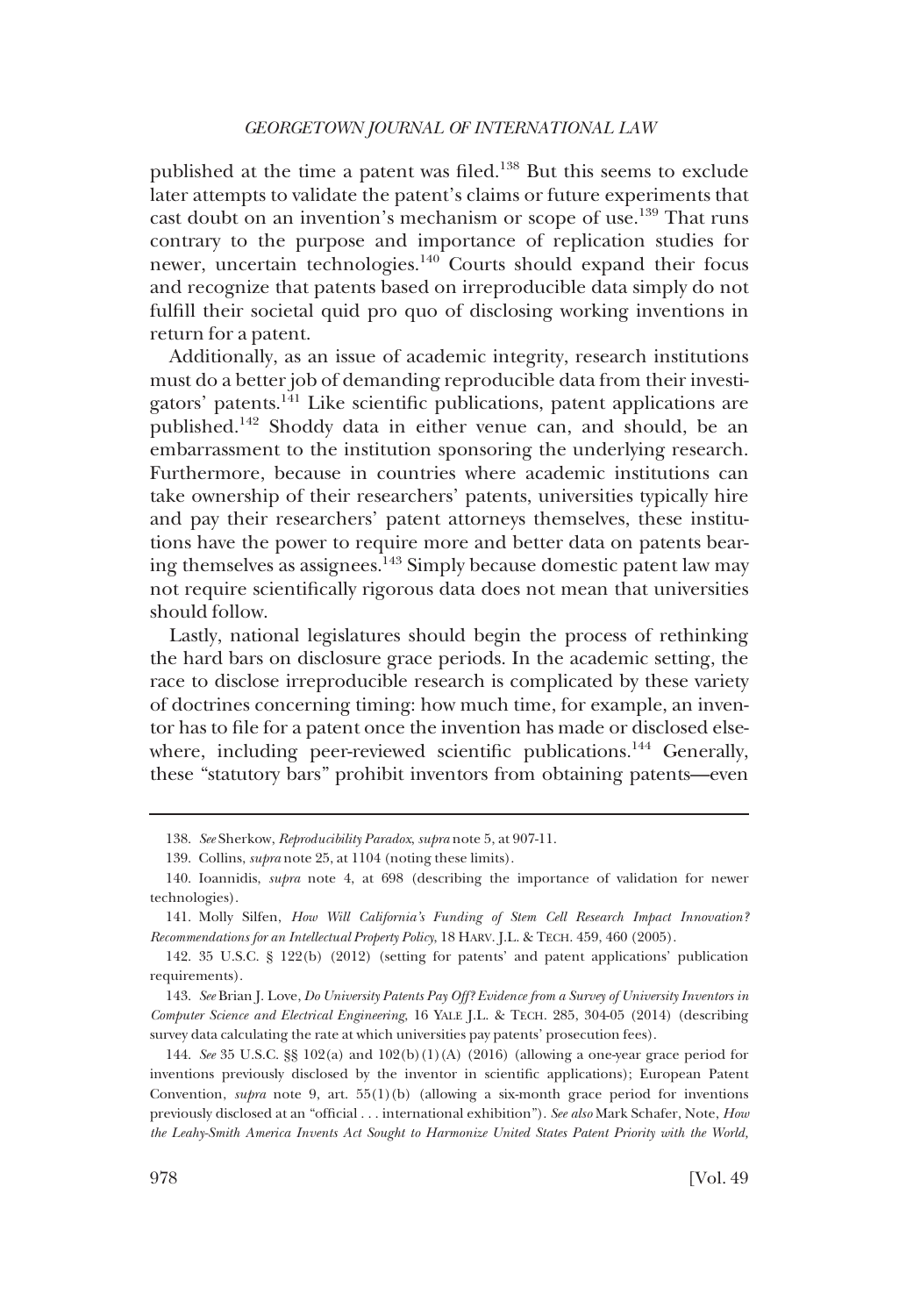<span id="page-22-0"></span>on their own inventions—if the inventions have been disclosed to the public for longer than a year.<sup>145</sup> The rule is even more stringent in Europe, which has practically no grace period.<sup>146</sup> Again, many from the scientific community appear to believe that they are shielded from these limits if they have submitted a manuscript for peer review confidentially, or kept their invention closely guarded among colleagues.<sup>147</sup> These should not be poor intuitions to hold and arguably speak volumes about the tradition and norms of disclosure in the scientific enterprise. To the extent these behaviors can be married with countries' assessment of these grace periods, legislatures should take note.

Suffice it to say that the causes of scientific irreproducibility run deep, well beyond patent law or any of the disclosure doctrines in any jurisdiction. But fixing them will indeed be but one, small advance in that regard. Doing so will go a long way toward aligning patents with their ideal embodiment of promoting scientific progress.<sup>148</sup>

# VI. CONCLUSION

The current crisis over scientific reproducibility is caused in part by global patent law. In a variety of jurisdictions, domestic patent law's disclosure requirements do little to require scientific rigor in their patent applications. The enablement doctrine in the United States, for example, often shields itself from evidence derived after a patent application has been filed, even if that information could inform a reviewing body as to what was known prior to filing. The Commonwealth's promise doctrine, by contrast, previously encouraged inventors to describe their inventions' objects in increasingly narrow terms, even as they strive for broader claims. And Europe's "industrial application" limitation does little to assess the quality of research underlying the claimed invention. The lack of force of these disclosure doctrines is all the more problematic for cutting-edge technologies, such as first-in-class pharmaceuticals, methods of quantum computing, and large-scale aerospace engineering projects. As a consequence, inventors are encouraged to obtain patents on their inventions on early, often less-than-reproducible, data. And this is exacerbated by the lucrative nature of foundational patents

A Comparison with the European Patent Convention, 12 WASH. U. GLOBAL STUD. L. REV. 807, 824-26 (2013) (comparing these two provisions).

<sup>145.</sup> See, e.g., 35 U.S.C. §§ 102(a) and 102(b)(1) (2016).

<sup>146.</sup> See Schafer, supra note 144, at 826 (describing the exception as "narrower").

<sup>147.</sup> Rebecca S. Eisenberg, Noncompliance, Nonenforcement, Nonproblem? Rethinking the Anticommons in Biomedical Research, 45 HOUS. L. REV. 1059, 1084 (2008) (summarizing research describing these and other misconceptions among academic researchers).

<sup>148.</sup> Cf. Rai, supra note 16, at 88-94 (discussing this ideal).